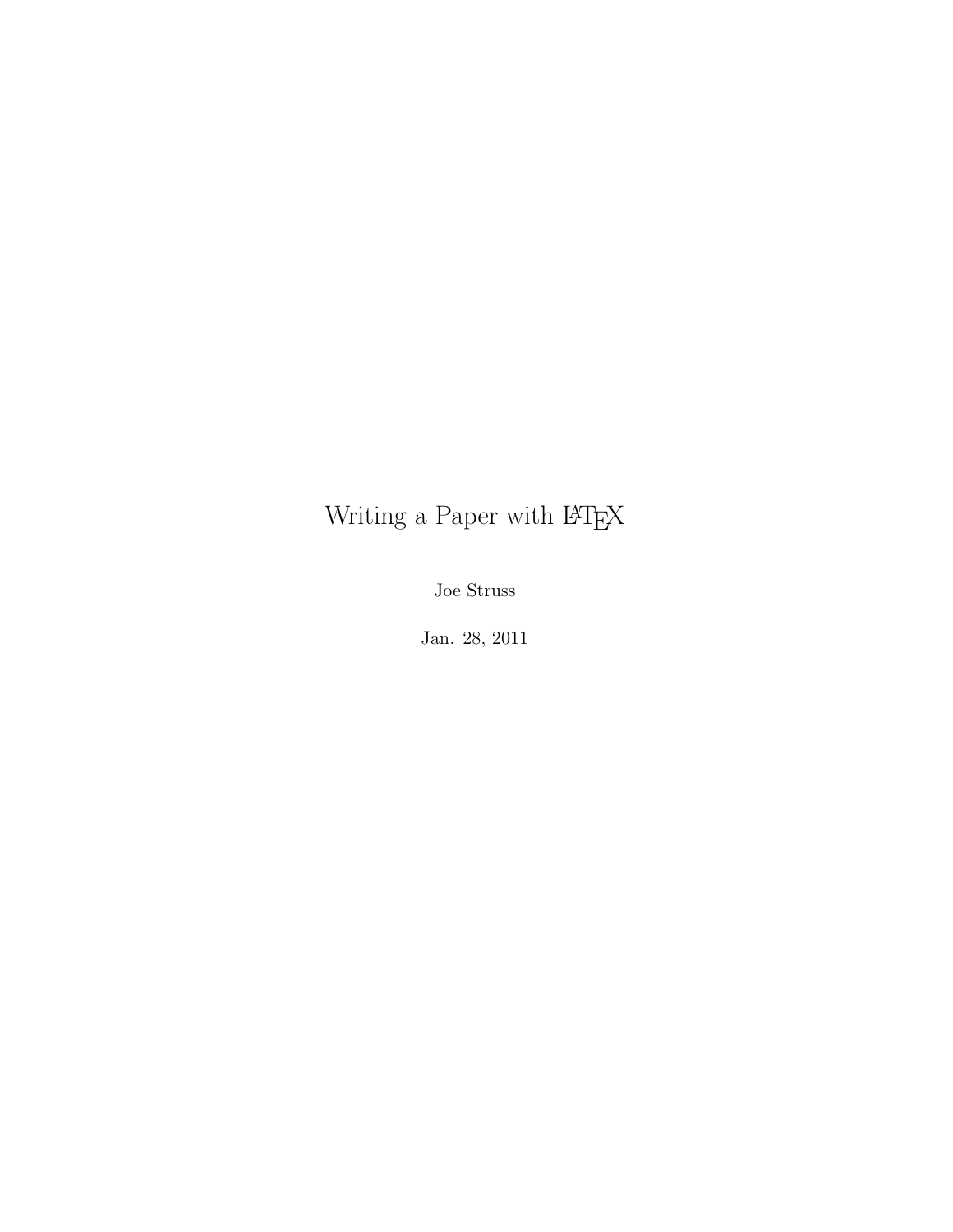# **Contents**

| $\mathbf{1}$    |               | Creating a Paper—                                                        |                |
|-----------------|---------------|--------------------------------------------------------------------------|----------------|
|                 |               | The Basics                                                               | 3              |
|                 | 1.1           |                                                                          | 3              |
|                 | 1.2           |                                                                          | 3              |
|                 | $1.3^{\circ}$ |                                                                          | $\overline{4}$ |
| $\mathbf 2$     |               | Making Changes to a Paper                                                | $\overline{7}$ |
|                 | 2.1           | Common Document class Options                                            | $\overline{7}$ |
|                 | 2.2           | Style Alterations to a Document class                                    | $\overline{7}$ |
|                 | 2.3           |                                                                          | -9             |
|                 | 2.4           |                                                                          | 10             |
| 3               |               | Other Parts of the Paper                                                 | 12             |
|                 | 3.1           |                                                                          | 12             |
|                 | $3.2\,$       |                                                                          | 12             |
|                 | 3.3           |                                                                          | 13             |
|                 | 3.4           | Dividing your paper into parts $\dots \dots \dots \dots \dots \dots$     | 13             |
| $\overline{4}$  |               | <b>Mathematics Power</b>                                                 | 14             |
|                 | 4.1           | Lining up on a decimal point $\ldots \ldots \ldots \ldots \ldots \ldots$ | 16             |
|                 | 4.2           | Under-/Over-Brackets and Parentheses $\dots \dots \dots \dots$           | 17             |
|                 | 4.3           | Hypothesis and Bold Lowercase Greek Characters                           | 18             |
|                 | 4.4           | Putting a Box around a Parbox with Math Formula                          | 19             |
|                 | 4.5           | The Amsmath and Latexsym Packages                                        | <b>20</b>      |
| $5\phantom{.0}$ |               | Accents and Writing in Español with the Babel Package                    | 21             |
|                 | 5.1           | General LATFX Accents and Babel                                          | 21             |
|                 | 5.2           | Using Spanish Babel: An Extended Example                                 | 22             |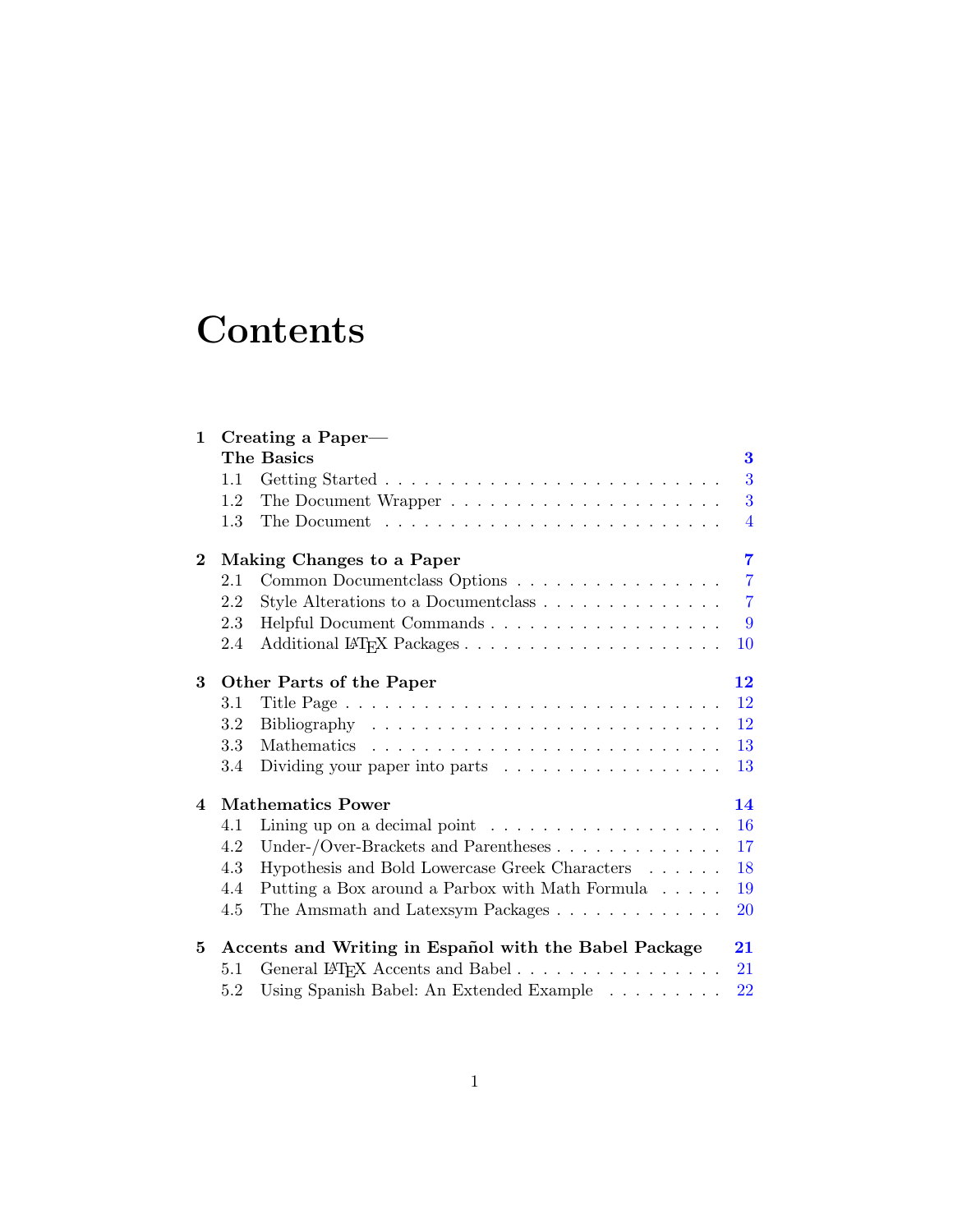| 6 Creating a Presentation with LAT <sub>F</sub> X |    |  |  |  |
|---------------------------------------------------|----|--|--|--|
|                                                   |    |  |  |  |
| 62                                                | 26 |  |  |  |
| 6.3                                               | 27 |  |  |  |
| A Font Types and Styles                           | 28 |  |  |  |
| <b>B</b> PDF Files and .EPS Graphics              |    |  |  |  |
| C General LAT <sub>F</sub> X Information          |    |  |  |  |
| D Basic LAT <sub>F</sub> X on a UNIX System       |    |  |  |  |
| References<br>33                                  |    |  |  |  |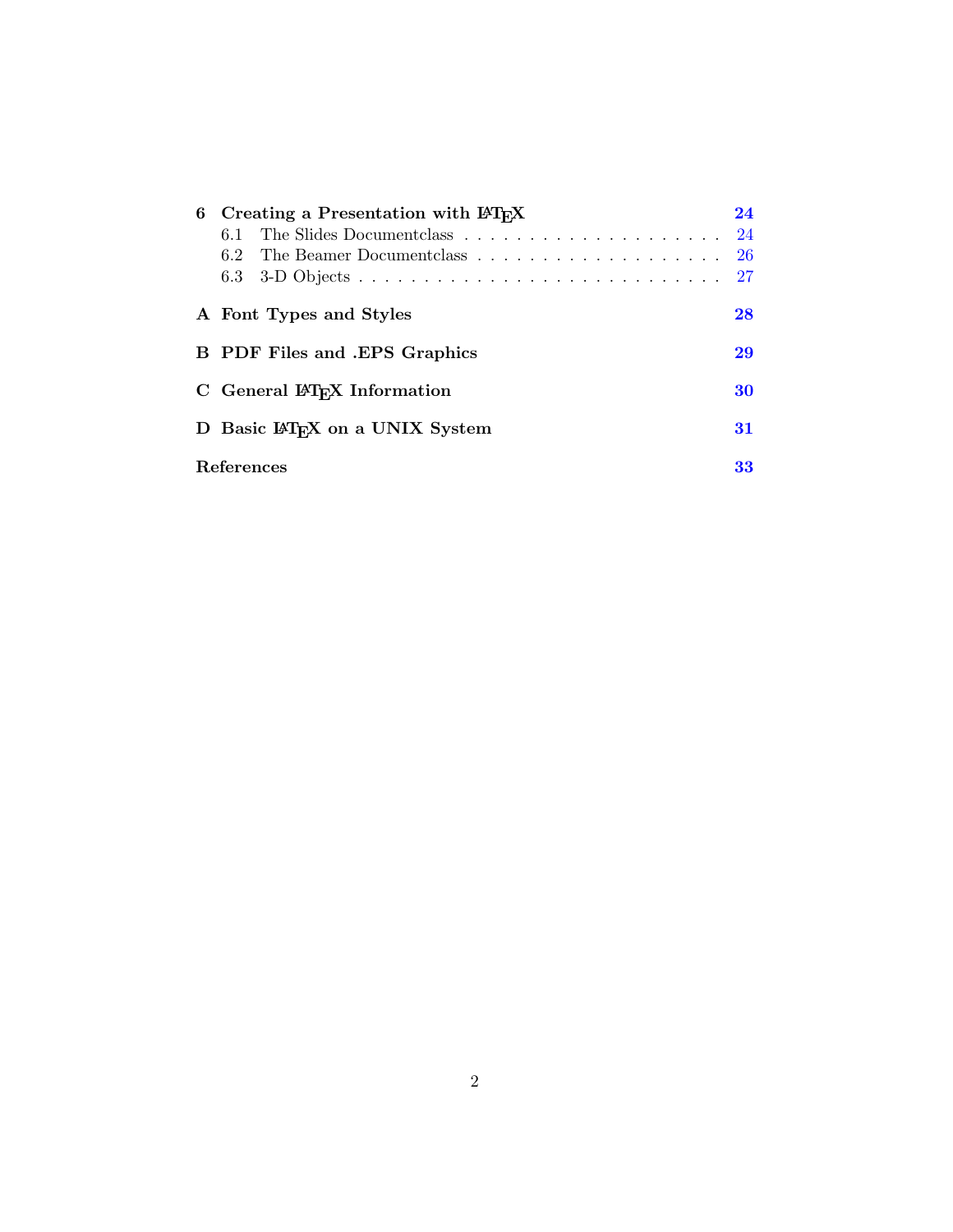# <span id="page-3-0"></span>Chapter 1

# Creating a Paper— The Basics

## <span id="page-3-1"></span>1.1 Getting Started

If you are using LATEX on a Windows or Macintosh, you would normally create your document in the editor provided with the TeXnicCenter, TeXWorks or TeXShop software then compile your .tex document using the PDFLATEX compiler by pressing a Build or Compile button. If there are any errors, you would need to correct them and then re-compile the document. If the document compiles correctly, you should simply be able to view the resulting .pdf file or in most cases it will be displayed to you. See [\[4\]](#page-33-1) for more information.

### <span id="page-3-2"></span>1.2 The Document Wrapper

The first thing you need to do in a LAT<sub>EX</sub> document is to tell LAT<sub>EX</sub> the type of document that are creating— this is known as choosing a documentclass. You do this with the \documentclass{class} command. There are five basic document classes: book, report, article, slides and letter. The report and article classes are good for short papers while book is good for longer papers. Letter and slides are more specific purpose docummentclasses. Letter is used for communications and memos while the slides class is used to produce presentational slides.

The only other thing that LAT<sub>EX</sub> really needs to know is where your document begins and ends. Basically you put a wrapper around your document with the \begin{document} and \end{document} commands.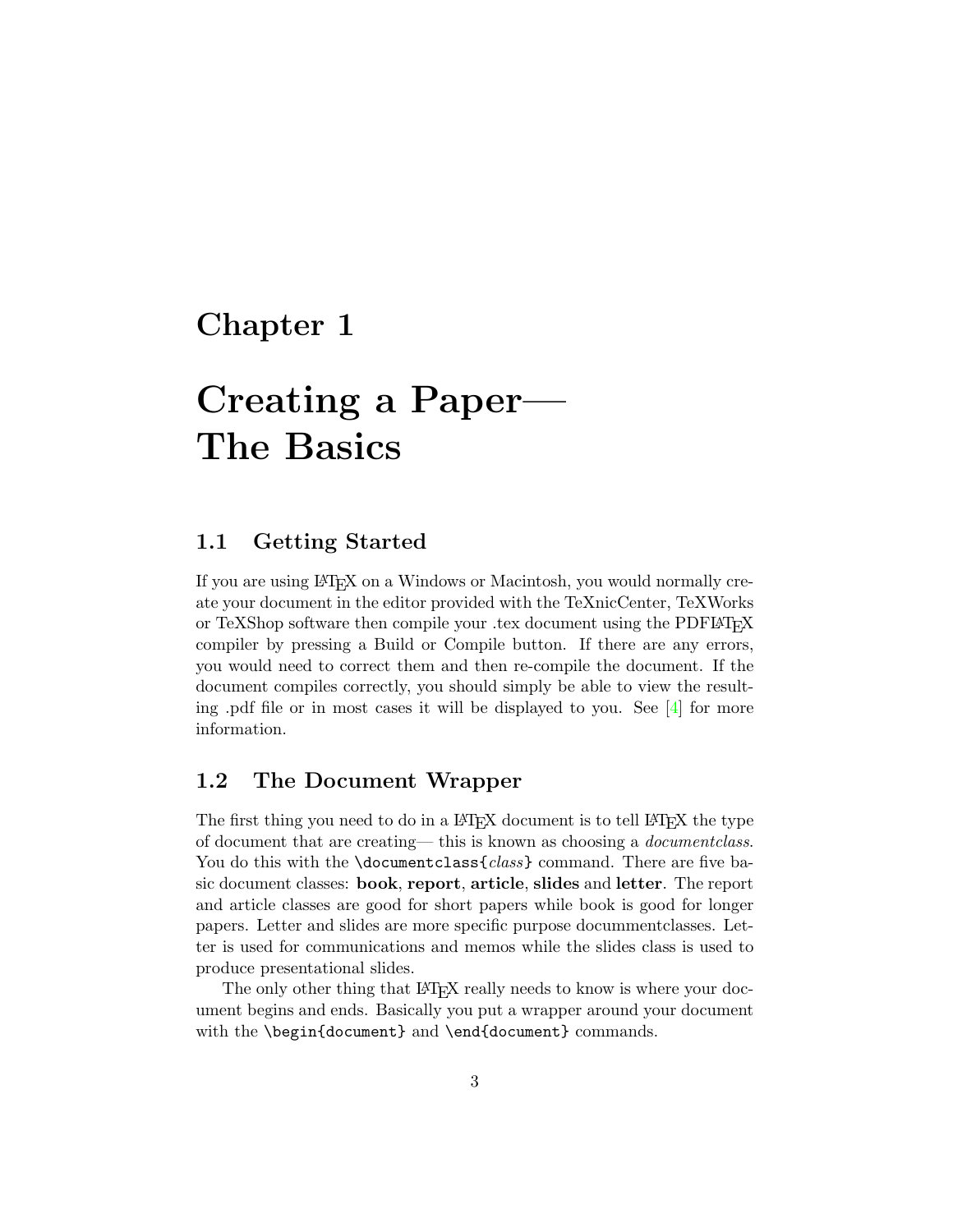\documentclass{report} \begin{document} \end{document}

### <span id="page-4-0"></span>1.3 The Document

### 1.3.1 Paragraphs

Between the begin{document} and \end{document} commands, who put in the paragraphs for your document. Simply insert one or more blank lines which signals to LATEX to start a new paragraph. LATEX ignores the way you format your sentences on a line and just looks for a paragraph break and then strings together all the lines that compose a particular paragraph:

\documentclass{report} \begin{document} Here is the first sentence of my document. Here is my second sentence.

After a paragraph break, I start a new sentence. I can put just one word per line if I want to do so. It makes no difference at all to LATFX. \end{document}

### 1.3.2 Special Characters

Watch out for the characters:  $\&$ ,  $\#$ ,  $\$, \%,$ ,  $\hat{\ }$ ,  $\hat{\ }$ ,  $\{$ , and  $\}$ . These are special reserved characters in LAT<sub>EX</sub>. If you want to use one of these characters in a document, you will need to put a  $\langle \rangle$  in front of them. For example:  $\langle \$  will put a \$ into a document. Additionally, you need to put { } after ˆ and ˜ or these characters get squeezed too much by the characters around them like this  $\Upsilon$ {}.

The other special characters are:  $+, =, \vert, \langle, \rangle$  and  $\langle$ . These special characters are only available in math mode so you have to put \$'s around them in order to use them. For example:  $\frac{1}{5}$  will put a + into a document.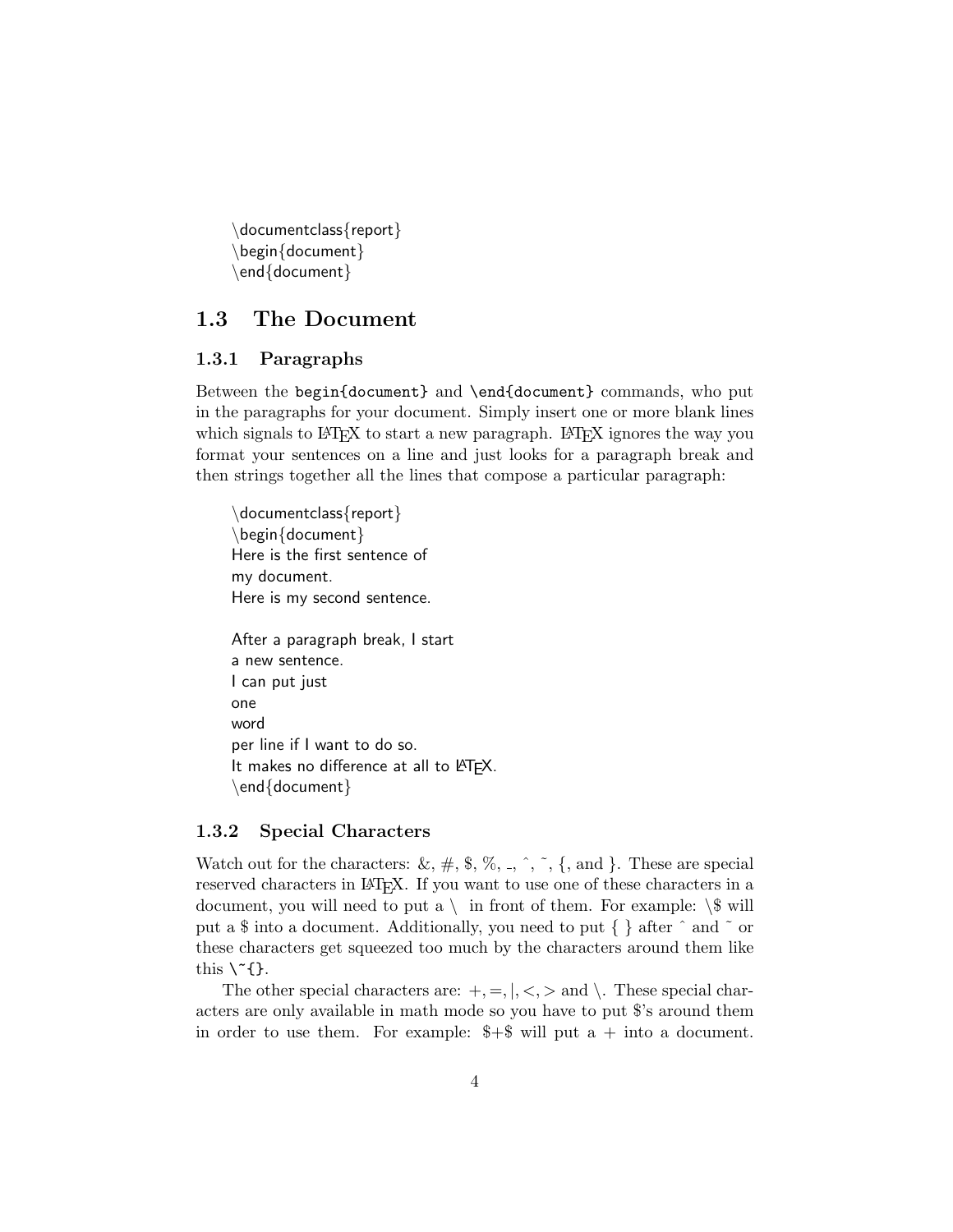Additionally, since the  $\setminus$  is also the symbol for a reserved character, if you actually want to use  $a \setminus$  character in a document- besides just being in math mode you will also need to add the word backslash after the  $\setminus$ . This ends up looking like this in a document:  $\backslash$ backslash\$ which is a lot of work just to get a  $\backslash$ . You're actually encouraged in LAT<sub>F</sub>X to use the  $\newcommand{\solAvar}{{\tilde{\solA}}(X)}$ command to make an alias for a group of LATEX commands that you often use and that's what people often do for a  $\setminus$ . For instance, you could enter in the preamble: \newcommand{\bs}{\ensuremath{\backslash}} to use \bs for backslash in your document.

### 1.3.3 Quotes

LATEX uses angular 'quotes' so beginning quotes like this: ' ' ' look different than ending quotes like this: ' ' '. The left single quote is normally next to the 1 key on the keyboard while the right single quote key is the normal quote (or apostrophe key) next to the ; key.

Never use the double-quote key when creating a LAT<sub>EX</sub> document unless you want an umlaüt or some other non-english character. Use two beginning quotes "followed by two ending quotes" instead or your "quotes" may look funny as they will both be angled in the same direction.

#### 1.3.4 Dashes

There are three types of dashes available in LAT<sub>E</sub>X. For a word dash, like in x-ray, use a single hyphen -. For a range dash, like in 1–10, use two hyphens in a row − −. And for a sentence dash, like this—, use three hyphens in a row  $-$  −  $-$ . The hyphens that are showing here are a little more spaced out than normal so that they can be seen.

### 1.3.5 Emphasis and Bolding Characters

Use \emph{word} command to *emphasize* a word or phrase in your document. Use \textbf{word} to bold a word or phrase in your document.

There are a variety of other font changes that you can make in LAT<sub>EX</sub>. These additional font styles are listed in Appendix [A.](#page-28-0) Here are some examples.

To italicize the word dog, you would normally use the command in a "closed form" for italic shape which is  $\text{dog}$ . You could also use the declaration in an "open form" which would be  ${\it \tilde{th}}$  and  ${\it \tilde{th}}$ . The \itshape in an "open form" would more commonly be used to italicize an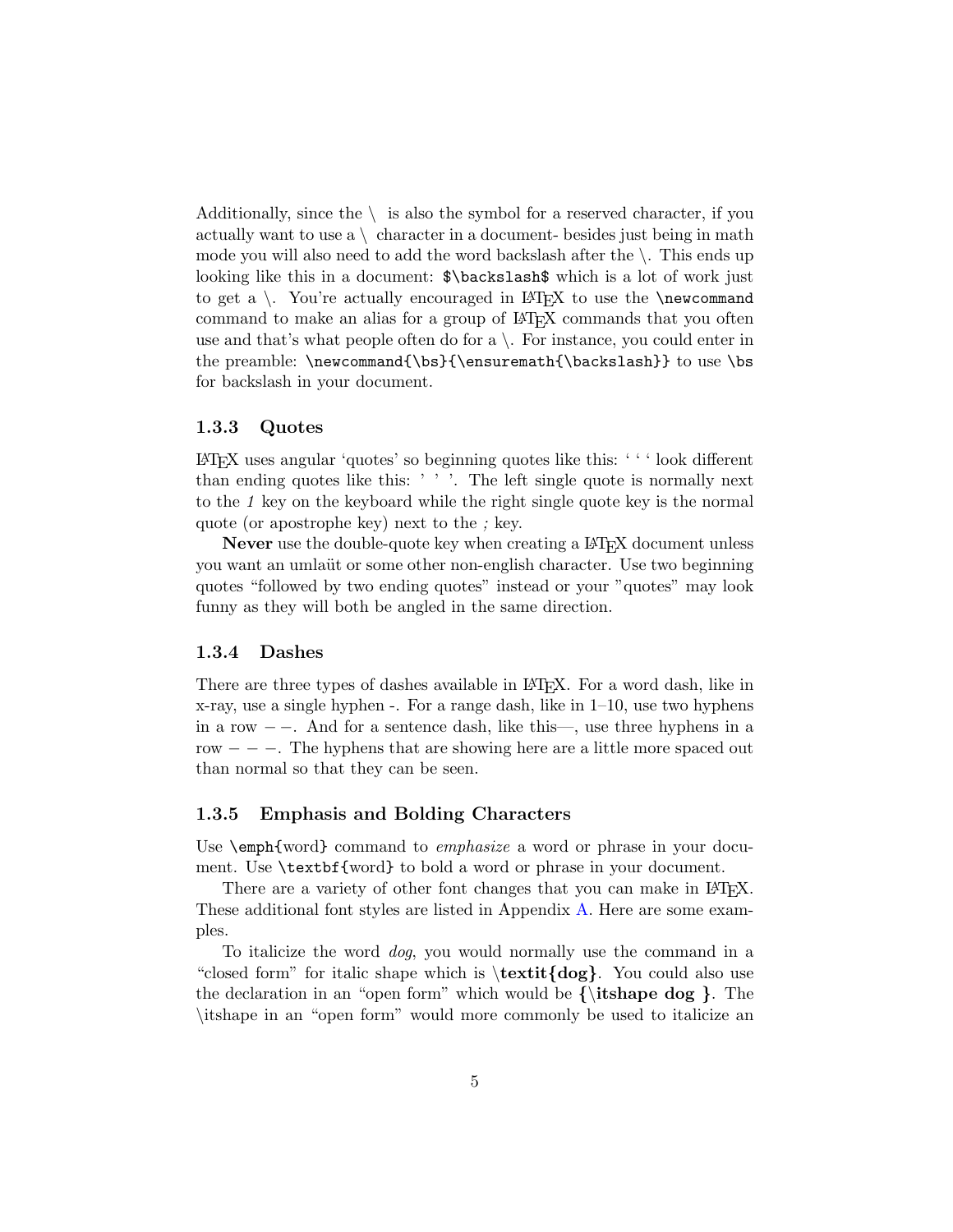entire paragraph. The paragraph would start with \itshape and end with \upshape.

Type style changes only occur in an "open form" known as a declaration. For instance, to create elephant in a very small font— you would use  $\{\tiny \}$  leiphant }. You could also use \tiny elephant \normalsize which would get you the same result. You could make the text in a paragraph a little smaller by using  $\mathrm{small}$ at the start of the paragraph and then \normalsize at the end it— like what was done for this paragraph.

There are nine different text sizes, three additional shapes, one additional series and two additional font families that come standard with LAT<sub>EX</sub> and are dependent on the point size with which you begin your document. Standard point sizes are 10 point (default), 11pt and 12pt. Play around with changing LATEX font shape, series, sizes and styles until you are comfortable with making changes to them.

#### 1.3.6 Full Example Document

Here is an example document that shows paragraphs, some special characters, quotes, dashes, emphasis and bolding. Try compiling this sample document with LAT<sub>EX</sub> yourself:

\documentclass{report} \begin{document} And in conclusion $- -$ this ultimately showed that the direct line of support for the ' 'fifth' ' division was \emph{paramount} in achieving victory.

The 2\$+\$2 protocol was used in sending coded messages during this \textbf{decisive} conflict. \end{document}

Which looks like the following when processed by LAT<sub>EX</sub>:

And in conclusion— this ultimately showed that the direct line of support for the "fifth" division was *paramount* in achieving victory.

The  $2+2$  protocol was used in sending coded messages during this **deci**sive conflict.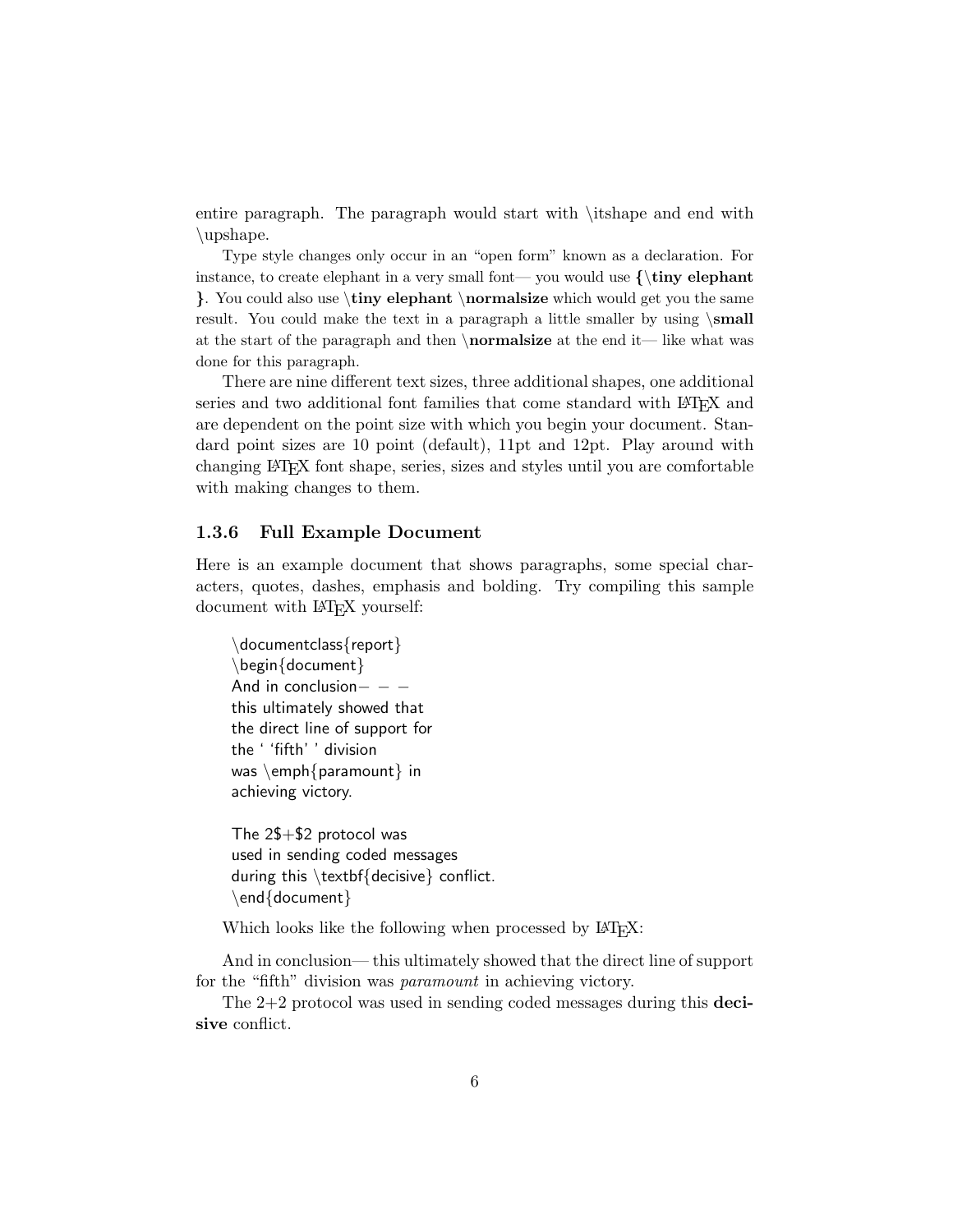# <span id="page-7-0"></span>Chapter 2

# Making Changes to a Paper

### <span id="page-7-1"></span>2.1 Common Documentclass Options

### 2.1.1 Altering the Base Font Size

You can add options in  $\vert \cdot \vert$ 's to the document class line in order to make base level changes to a document class. For instance, a L<sup>AT</sup>FX document defaults to a 10pt font size. To change the font size to a base 11pt or 12pt font, you would add [11pt] or [12pt] to the document line as follows:

\documentclass[11pt]{report}

### 2.1.2 Making a Twocolumn Paper

Another option you can add is [twocolumn] which when added to a 12pt base font article class document would look like this:

\documentclass[12pt,twocolumn]{article}

Once this option is in place, your paper will start in two columns. To switch back to a one column style in a two column document enter \onecolumn. Once you are in the one column form, you can get back to two column form by entering \twocolumn. Note: You will get a page break whenever you use \onecolumn or \twocolumn.

### <span id="page-7-2"></span>2.2 Style Alterations to a Documentclass

You put in the pramble area of your LAT<sub>EX</sub> document those changes or alterations that affect your entire document or paper. The preamble area is between the \documentclass line and the \begin{document} line.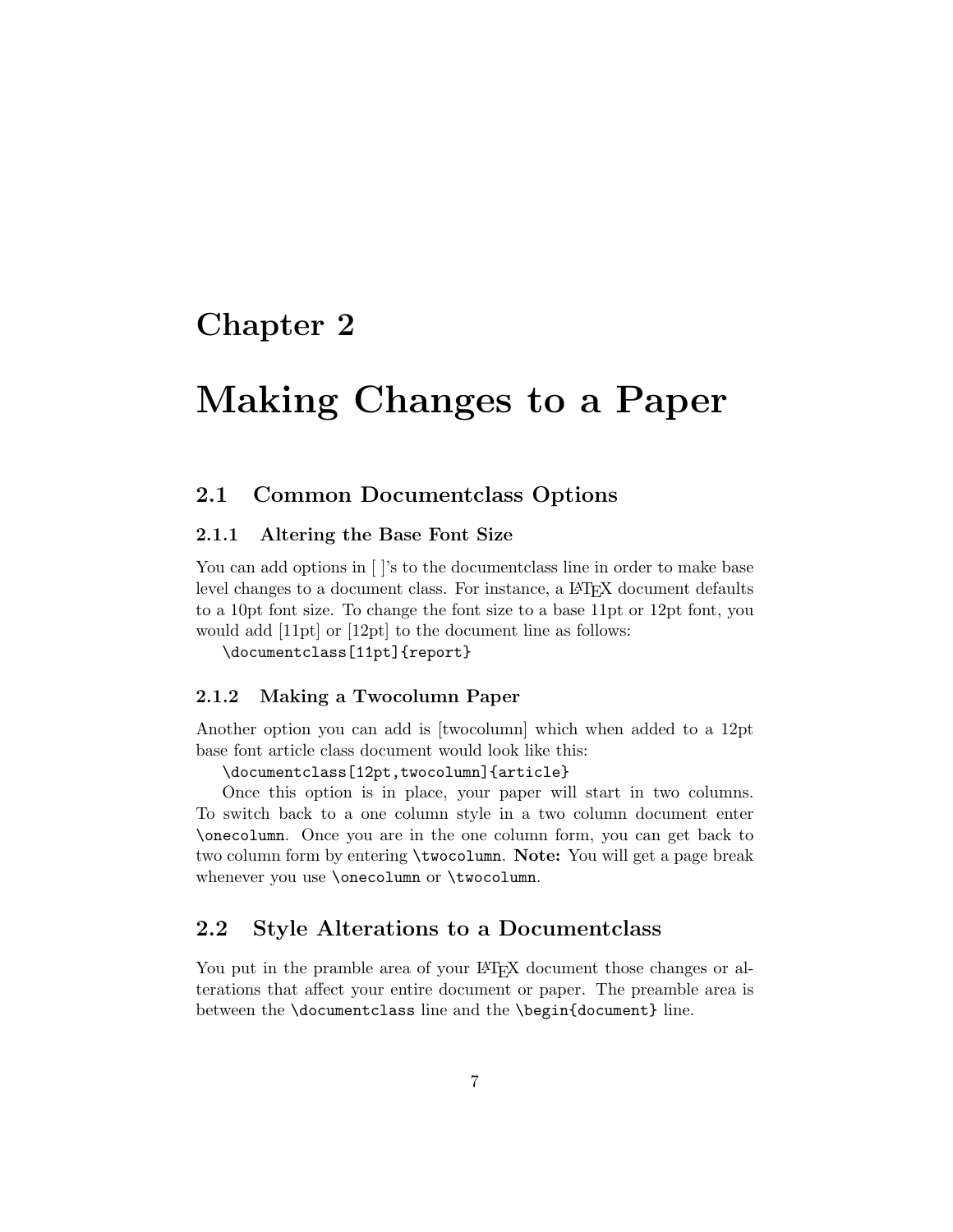\documentclass{report} =⇒Preamble stuff goes here. \begin{document}

### 2.2.1 Altering the Margins

#### Changing the Side Margins

The easiest way to change the side margins in L<sup>AT</sup>EX is to alter the length of a full line of text on the page. Just enter:

\setlength{\textwidth}{6 in}

in the preamble of your paper.

The textwidth can be specified in inches (in) or centimeters (cm) when followed by the appropriate unit of measure.

#### Changing the Top and Bottom Margins

Just like changing the side margins, the easiest way to change a top or bottom margin in LAT<sub>E</sub>X is to alter the length of the height of the text on the page. Just enter:

\setlength{\textheight}{9.5 in}

in the preamble of your paper.

The textheight can be specified in inches (in) or centimeters (cm) when followed by the appropriate unit of measure.

#### Making the Margins as Narrow as Possibile

If you just want just about as big of a standard page as you can get enter: \usepackage{fullpage}

in your preamble. The fullpage package automatically sets the smallest margins for a standard size page.

### 2.2.2 Altering Document Spacing

You can alter the document spacing by adding the following line to the preamble of your document or paper:

\renewcommand{\baselinestretch}{Factor}

where Factor is any decimal number. The default factor  $= 1$  so a factor of 1.5 would be a 50% increase in the amount of space between lines in your document. Common factor values are 1 for single-spacing, 1.25 for traditional one and one-half spacing and 1.667 for traditional double-spacing.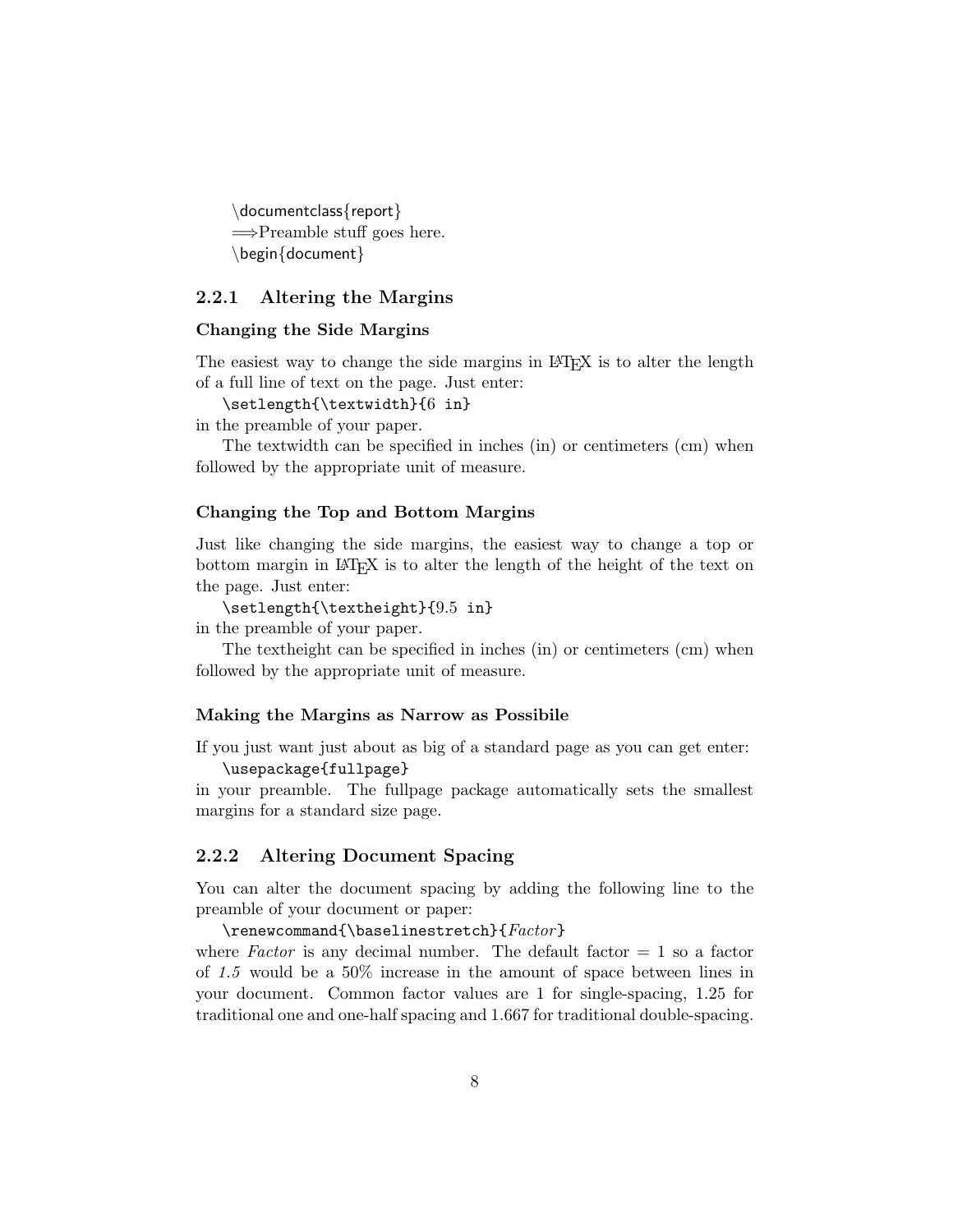Another way to alter document spacing is to use the setspace package: \usepackage{setspace}

The setspace package defines fours commands for you: \singlespacing, \doublespacing.  $\onumber \{\n one half spacing, and \n *setstretch size*. You can then use these com$ mands in your document to alter your document spacing.

## <span id="page-9-0"></span>2.3 Helpful Document Commands

Here are some additional LAT<sub>EX</sub> commands for altering your document:

| $\Rightarrow$ Forces LAT <sub>F</sub> X to go to a new page. |
|--------------------------------------------------------------|
| $\Rightarrow$ Starts a new line within a paragraph.          |
| $\Rightarrow$ Used at the start of a paragraph               |
| $\Rightarrow$ to force paragraph indentation.                |
| $\Rightarrow$ Used at the start of a paragraph               |
| $\Rightarrow$ to stop paragraph indentation.                 |
| $\Longrightarrow$ Creates a footnote.                        |
| $\Rightarrow$ Center a single line.                          |
| $\Rightarrow$ Creates 1 inch of horizontal space             |
| $\Rightarrow$ within a paragraph.                            |
| $\Rightarrow$ Creates -.1 inch of vertical space             |
| $\Rightarrow$ before the next paragraph.                     |
|                                                              |

The quotation environment indents a section of text an equal amount from both sides of the page:

\begin{quotation} The sands of time will denote well the undertakings and accomplishments that we do or do not fufill here today. \end{quotation}

The sands of time will denote well the undertakings and accomplishments that we do or do not fufill here today.

The center environment allows you to produce one or more lines of centered text on a page:

\begin{center} First line of text. $\setminus$ A second line which is longer. $\setminus\setminus$ The last line of text. $\setminus$ \end{center}

First line of text. A second line which is longer. The last line of text.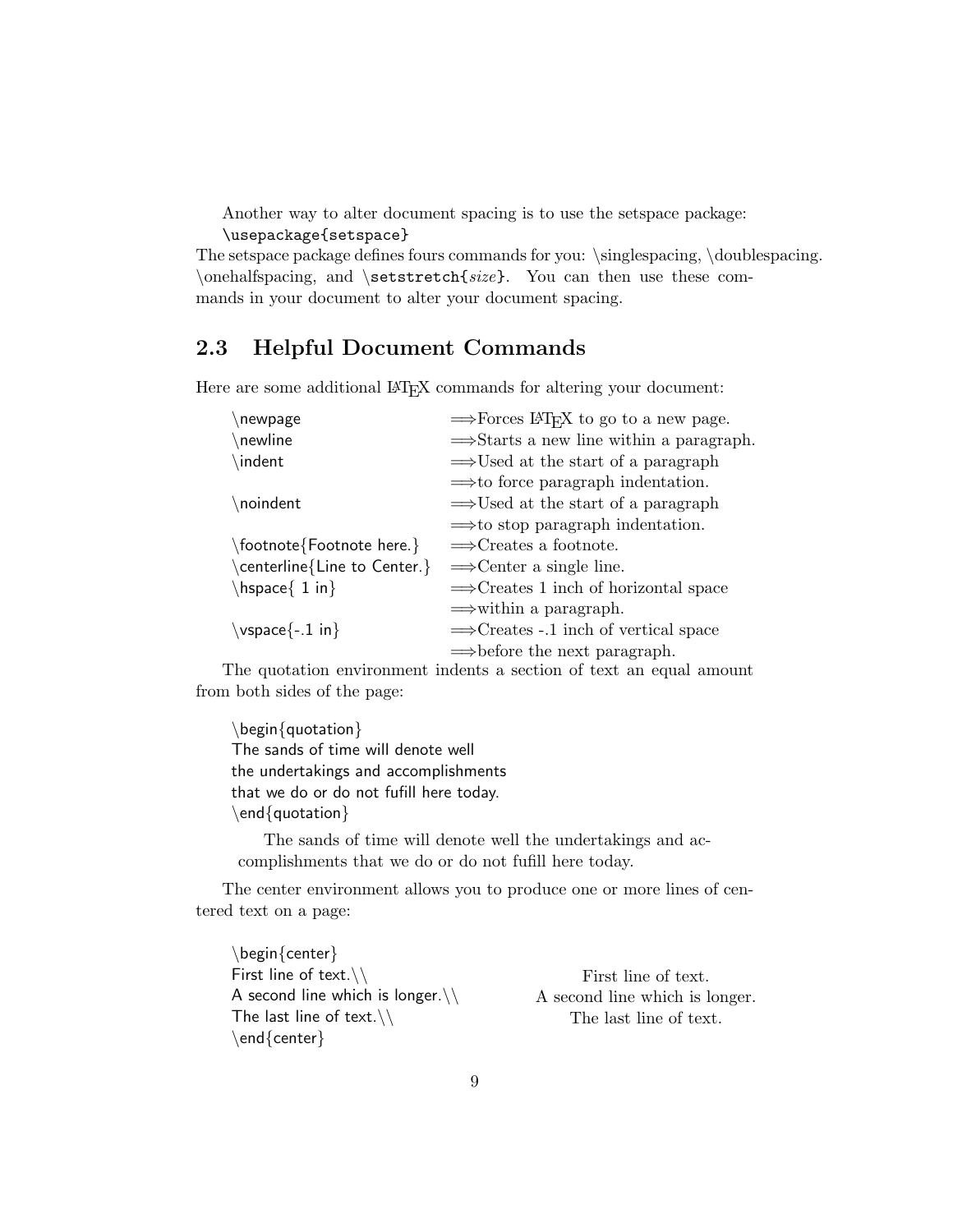## <span id="page-10-0"></span>2.4 Additional LAT<sub>EX</sub> Packages

### 2.4.1 Font Packages

Getting different fonts to load into LATEX has been difficult to do in the past. To make this easier to accomplish, the following font packages were created for use in the preamble of your LAT<sub>EX</sub> document:

times, newcent, palatino, bookman and helvet

So to use the times package, one would enter  $\text{uspackage}\{times\}$  in the preamble of a document and then the fonts used in your document would be from the Times Roman font family. Note: Not all font packages are available in all versions of LATEX.

#### 2.4.2 Color Package

The color package in a PDF document can be used to add a splash of color here or there to make your document a little more interesting and appealing to the reader. To use the color package in a PDF document, add the following line to the preamble of your document:

\usepackage[usenames,dvipsnames,pdftex]{color}

You can then use the following commands in your document:  $\color{red}\cosh\{clr\}$ , \textcolor{clr}{TEXT}, \colorbox{clr}{TEXT}, \pagecolor{clr}, and also  $\{\frac{line-chr}{Gr}\$ TEXT $\}$ ; to change the standard color, textcolor and pagecolor within your document.

The standard document colors are: black, yellow, red, blue, magenta, green and cyan. The additional colors that you can use are: GreenYellow, Yellow, Goldenrod, Dandelion, Apricot, Peach, Melon, YellowOrange, Orange, BurntOrange, Bittersweet, RedOrange, Mahogany, Maroon, BrickRed, Red, OrangeRed, RubineRed, WildStrawberry, Salmon, CarnationPink, Magenta, VioletRed, Rhodamine, Mulberry, RedViolet, Fuchsia, Lavender, Thistle, Orchid, DarkOrchid, Purple, Plum, Violet, RoyalPurple, Blue-Violet, Periwinkle, CadetBlue, CornflowerBlue, MidnightBlue, NavyBlue, RoyalBlue, Blue, Cerulean, Cyan, ProcessBlue, SkyBlue, Turquoise, Teal-Blue, Aquamarine, BlueGreen, Emerald, JungleGreen, SeaGreen, Green, ForestGreen, PineGreen, LimeGreen, YellowGreen, SpringGreen, OliveGreen, RawSienna, Sepia, Brown, Tan and Gray. The complete list in color can be found at: http://en.wikibooks.org/wiki/LaTeX/Colors.

Here's a simple text color example:

Hello. \color{red} Good-bye. \color{black} Hello again. which would produce:

Hello. Good-bye. Hello again.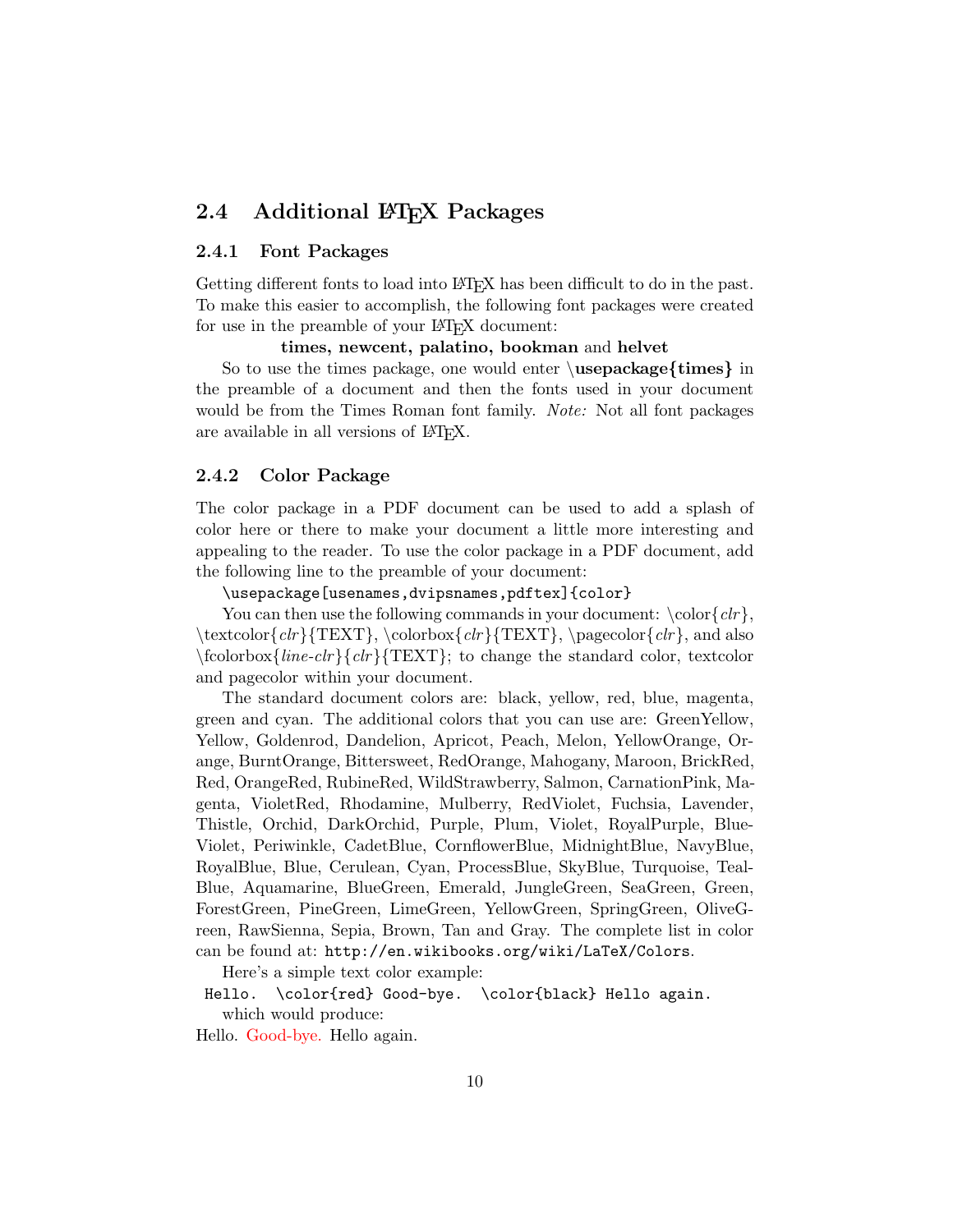### 2.4.3 Graphicx Package

The graphicx package is the standard package which most people use to add a graphic or two to a LATEX document. If you are producing a PDF document with LATEX then you are limited to using common web graphic types like .jpg, .gif, .pdf and .png for use in your document. To use the graphicx package, add the following to the preamble of your document:

### \usepackage[pdftex]{graphicx}

Then within you document to add your graphic enter: \includegraphics{graphicname.type}

Here's an example of putting a graphic into a document. To put a graphic named sprhub.jpg into your document, after you added the graphicx package to the preamble, you would add the following line to your document: \centerline{\includegraphics{sprhub.jpg}} which would produce something like this:



### 2.4.4 Hyperref Package

The hyperref package adds hypertext links in your PDF document between your Table of Contents, bibliographies and page-references. The hyperref package has a lot of options but can be used in your preamble in a very plain way:

### \usepackage[pdftex]{hyperref}

or here are the options that were used in the preamble of this document: \usepackage[pdftex,hypertexnames=false,linktocpage=true]{hyperref} \hypersetup{colorlinks=true,linkcolor=blue}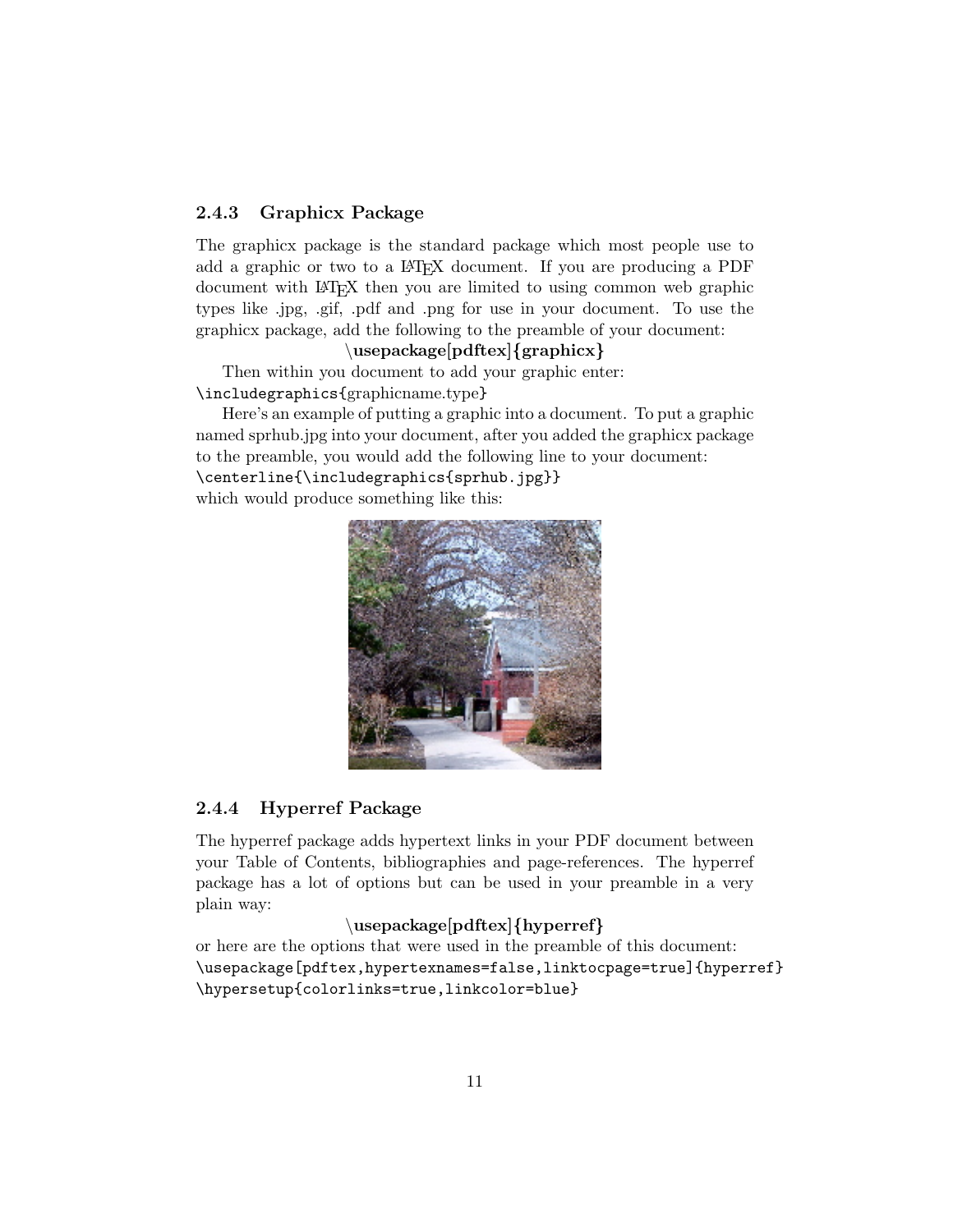## <span id="page-12-0"></span>Chapter 3

# Other Parts of the Paper

### <span id="page-12-1"></span>3.1 Title Page

To add a title page to your paper, just add the following lines to your document just after the \begin{document} line:

\title{Title of Your Document} \author{Your O. Name} \date{July 4, 1996} \maketitle

You can leave out the \date command and LAT<sub>EX</sub> will automatically put in today's date. Additionally you can break a title into multiple lines by using  $\setminus$ 's and you can have more than one author's name inside of  $\author$ you connect the names with the  $\land$  command. The title page that LATEX creates is somewhat different for each individual document class. To add a "Table of Contents", place \tableofcontents after the \maketitle command.

## <span id="page-12-2"></span>3.2 Bibliography

To add a bibliography to your paper with citations you can reference in your document, add the following to the end of your document:

\begin{thebibliography}{9} \bibitem{label1} Joe Struss. Wanderer. Addison–Wesley–Scott Co., Inc., NY, NY, 1984. \bibitem{label2} Sam Anders. CEIA— the book. Nick/Time Publishing, NY, NY, 1994. \end{thebibliography}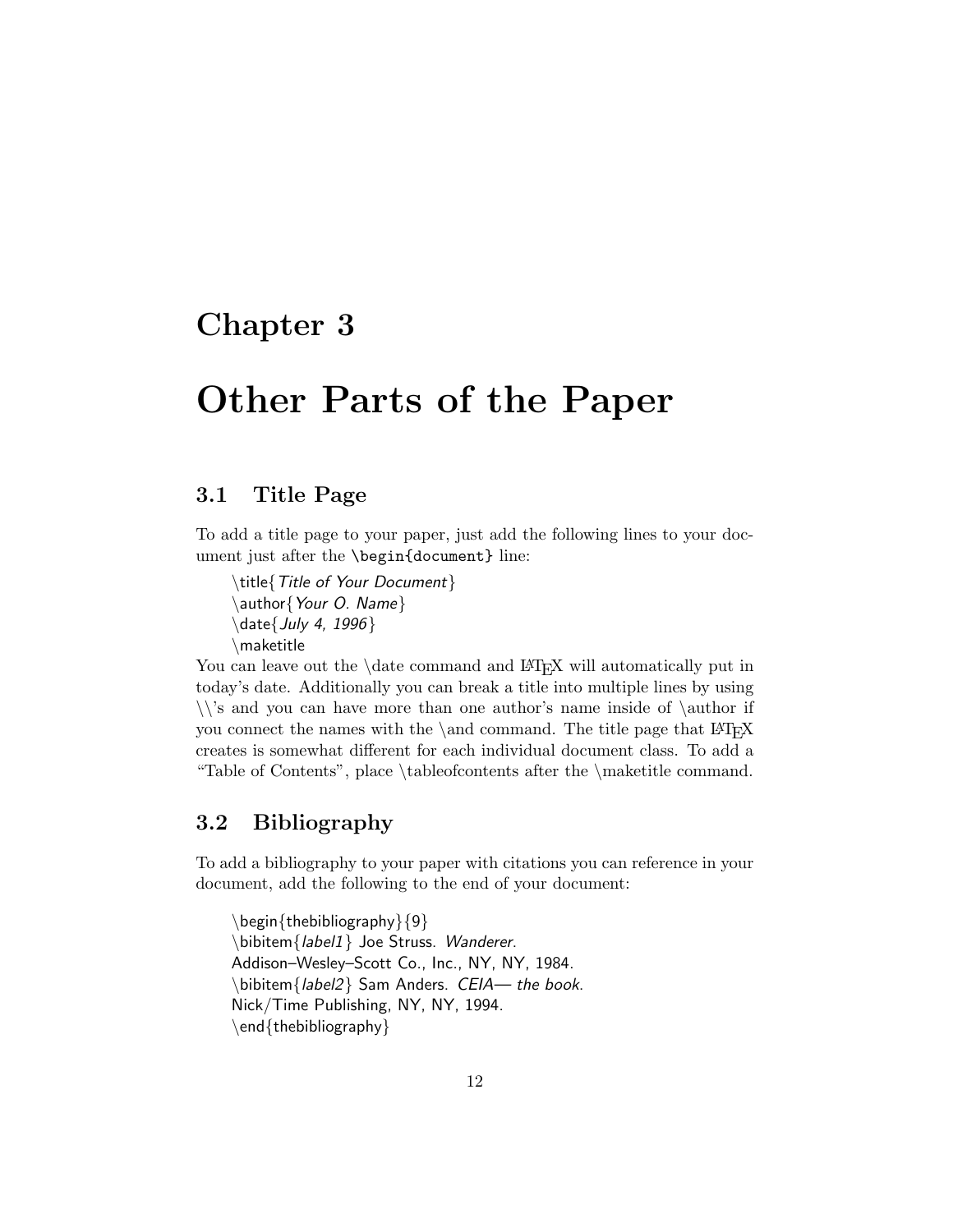Now if I wanted to reference my label1 citation in a paper, I would use the \cite{label1} command and add something like "For further information see \cite{label1} and \cite{label2}" to my document. When this is processed by LAT<sub>E</sub>X it comes out like "For further information see  $[1]$  or  $[2]$ ".

### <span id="page-13-0"></span>3.3 Mathematics

Mathematics is what  $\mathbb{A}$ F<sub>E</sub>X does best! A \$ enters you into a simple math mode in LAT<sub>EX</sub> while the next \$ will bring you back out again. Here are some basic things you can do while in math mode:

Use  $\hat{ }$  to superscript:  $A^{3}$ {23}\$  $\Longrightarrow$   $A^{23}$ 

Use to subscript:  $B_{8} \rightarrow B_{b3}$ 

Use  $\frac{\text{top}}{\text{bottom}}$  to make a fraction:  $\frac{34}{5}$   $\Rightarrow \frac{34}{5}$ 

Use \sqrt to create a square root:  $\sqrt{42}\$   $\Rightarrow \sqrt{42}$ 

Do:  $\sum_{i=2}^n b_i$  to create  $\Longrightarrow \sum_{i=2}^n b_i$ 

Do:  $\int_a^c f(x) dx$  to create  $\implies \int_a^c f(x) dx$ 

There are also lots of special symbols in math mode including a full line of greek symbols like \beta  $\beta$  and \psi  $\psi$ . More information on math mode is available in Chapter  $4$  or in any standard L<sup>AT</sup>FX manual.

### <span id="page-13-1"></span>3.4 Dividing your paper into parts

The following sectioning commands are available in LAT<sub>EX</sub> to formally divide your paper up into separate parts or units:

 $\partial \$  $\ch$ apter  $\substack{\text{subsection}}$   $\substack{\text{subparam}$ \section

So if you wanted to start a new chapter named 'Overview' you would enter: \chapter{Overview}. Normally, you start at the chapter level and work your way down through section, subsection, subsubsection. . . from there. Warning: Some document classes do not support all levels of sectioning. For instance, the article document class does not allow either the part or chapter sectioning levels.

Once you have established sections, you can use  $\label{red}$  and  $\ref{nlabel}$  to reference your sections. Just put a \label command directly after a section that you would like to label and then use \ref to reference that label. For instance, I labeled the mathematics section of this chapter with a \label{math} command— so I can now use the  $\ref{math}$  command to say see Section [3.3](#page-13-0) for some basic mathematics information.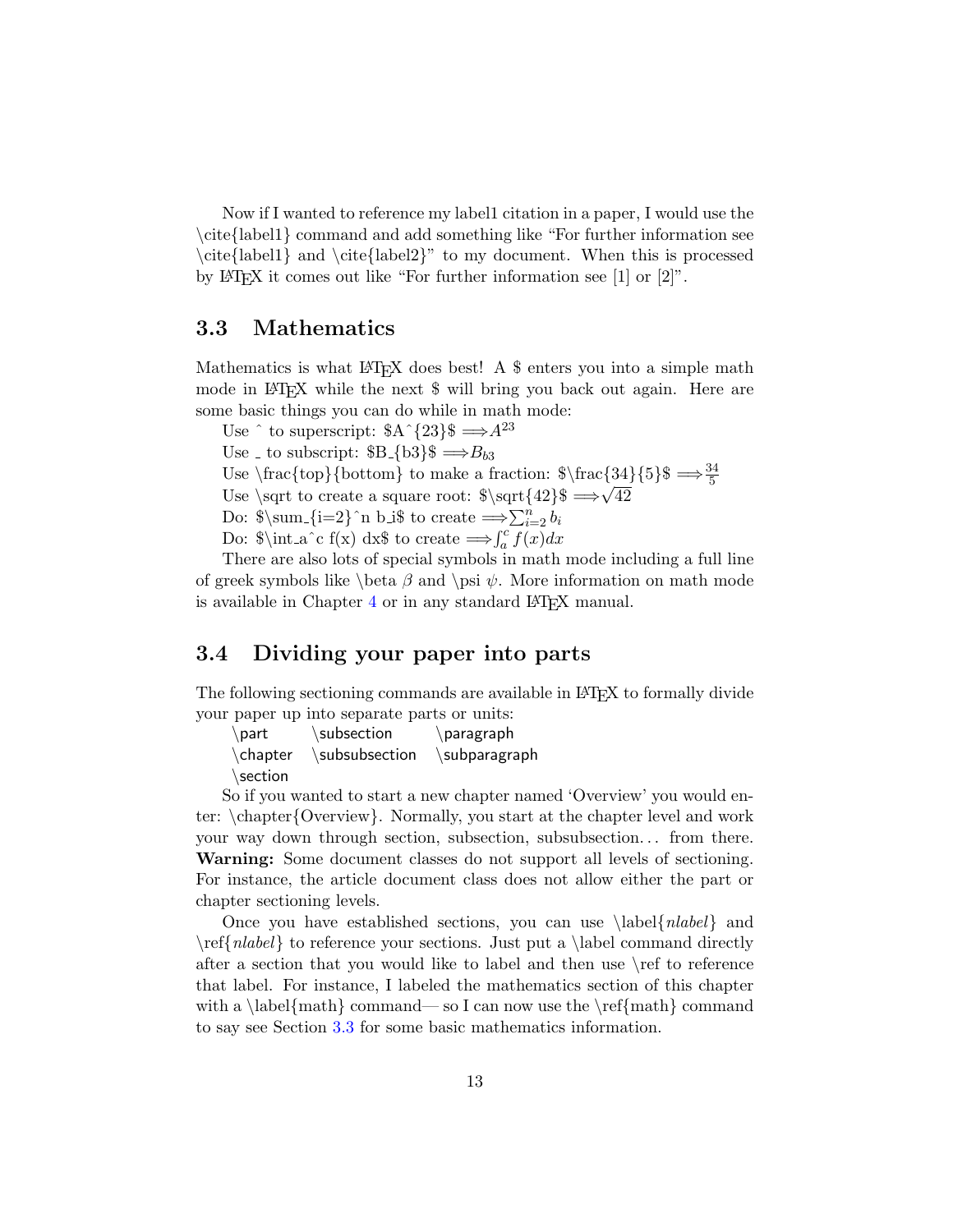# <span id="page-14-0"></span>Chapter 4

# Mathematics Power

Mathematics is at the heart of what T<sub>E</sub>X and L<sup>AT</sup>E<sub>X</sub> do best! Below are some examples of math modes that are available in LAT<sub>EX</sub>. For more complete mathematical information, see the source books listed after the Appendix.

### 4.0.1 In-text mathematics

Use  $\mathcal{S} \dots \mathcal{S}$  or  $\setminus (\dots \setminus)$  to create mathematics within a line of text, like this:  $\mathfrak{A}^{\dagger}$  (which produces  $A^{43}$ ) by using \$ to get into math mode and then another \$ to exit math mode. While in math mode, you can use ˆ to produce superscripts and  $\overline{\ }$  to produce subscripts but if you have more than one character as a superscript or subscript then you have to enclose your superscript or subscript in braces {}. Here are some example:

| Variable \$D^7\$ shows           | $\Rightarrow$ Variable $D^7$ shows    |
|----------------------------------|---------------------------------------|
| Here \$Y_a\$ relates             | $\Rightarrow$ Here $Y_a$ relates      |
| This shows: $A^{\dagger}$ {43}\$ | $\Rightarrow$ This shows: $A^{43}$    |
| Here $$B_{10}\$ § is true.       | $\Rightarrow$ Here $B_{150}$ is true. |

#### 4.0.2 Display mathematics

Use  $\langle \cdot | \dots \rangle$  to create mathematics that are set apart from your textual material. For instance, you can use  $\frac{num}{denom}$  to create a LAT<sub>E</sub>X large fraction. So an *in-text* fraction, would look like this  $\frac{43x}{1698}$ , while a display math fraction would look like this:

$$
\frac{43x}{1698}
$$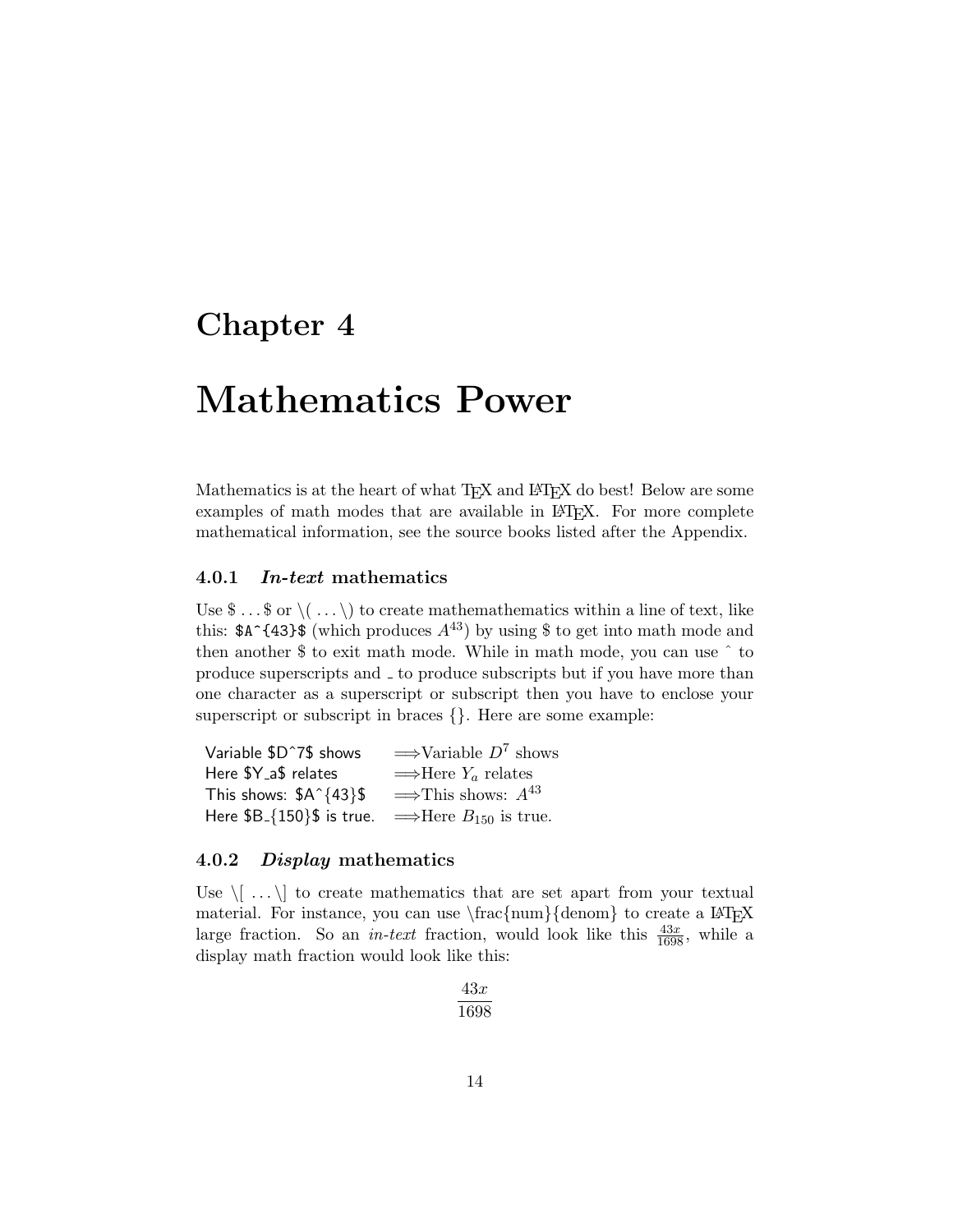Here are some more examples that use superscripts, subscripts,  $\frac{\frac{1}{\text{c}}}{\text{c}}$ There are some more examples that use supe<br>\sqrt (square root  $\sqrt{42}$ ), and \ldots (ellipsis ...):

$$
\begin{array}{ccc}\n\langle \text{fracA^{123} - 7}{T_5} \rangle & \Rightarrow & \frac{A^{123} - 7}{T_5} \\
\langle \text{frac11}\{\sqrt{75}\ldots\sqrt{123}\} \rangle & \Rightarrow & \frac{1}{\sqrt{75} \ldots \sqrt{123}}\n\end{array}
$$

### 4.0.3 Mathematical symbols and fonts

There are a large variety of mathematical symbols available in math mode in T<sub>E</sub>X and L<sup>AT</sup>E<sub>X</sub>. Listed here are just a few standard examples:

| $\alpha$      | \alpha     | ß                          | \beta       | $\gamma$     | \gamma        | $\theta$                    | \theta       |
|---------------|------------|----------------------------|-------------|--------------|---------------|-----------------------------|--------------|
| Σ             | \Sigma     | Φ                          | ∖Phi        | Ω            | <b>\Omega</b> | Ψ                           | \Psi         |
|               | \dagger    | $(\,\boldsymbol{\cdot}\,)$ | \odot       | $^\star$     | \star         | $\circ$                     | <b>\circ</b> |
|               | \leq       | >                          | \geq        |              | \subset       |                             | \supset      |
|               | \ldots     | $\ldots$                   | \cdots      | $\bullet$    | \vdots        | $\mathcal{F}_{\mathcal{A}}$ | \ddots       |
| 亖             | \equiv     | $\approx$                  | \approx     | $\neq$       | \neq          | ÷                           | \doteg       |
| $\leftarrow$  | \leftarrow | $\longrightarrow$          | \rightarrow | $\Leftarrow$ | Leftarrow     | $\Rightarrow$               | \Rightarrow  |
| $\triangle$   | \triangle  | $\infty$                   | \infty\     |              | \backslash    | Е                           | \exists      |
|               | \sum       |                            | \int        |              | \prod         |                             | \coprod      |
| $(\,\cdot\,)$ | \bigodot   | ⊗                          | \bigotimes  |              | \bigcup       |                             | \bigsqcup    |

You can put a slash through a symbol by putting a  $\not$ not before it. Some additional mathematical symbols (like  $\sim$  and  $\bowtie$ ) are available by using the *latexsym* package. See any standard LAT<sub>E</sub>X book (like  $[1]$  or  $[2]$ ) for a complete list of mathematical symbols available in LAT<sub>EX</sub>. LAT<sub>EX</sub> also provides the following commands for changing type styles in math mode:

| italic: $3i\pi$ | $\mathcal{3i\pi}$ roman: $3i\pi$                                      | $\mathfrak{3i\pi}$           |
|-----------------|-----------------------------------------------------------------------|------------------------------|
|                 | sans serif: $3i\pi$ \mathsf{3i\pi} typewriter: $3i\pi$ \mathtt{3i\pi} |                              |
| bold: $3i\pi$   | $\mathbb{3i\pi} \quad \Psi$                                           | \boldmath\$\Psi\$\unboldmath |

### 4.0.4 Other mathematical examples

Here are a few more examples of additional math modes in IATEX:

$$
\text{lim}_{n \rightarrow \infty} x = 1 \}
$$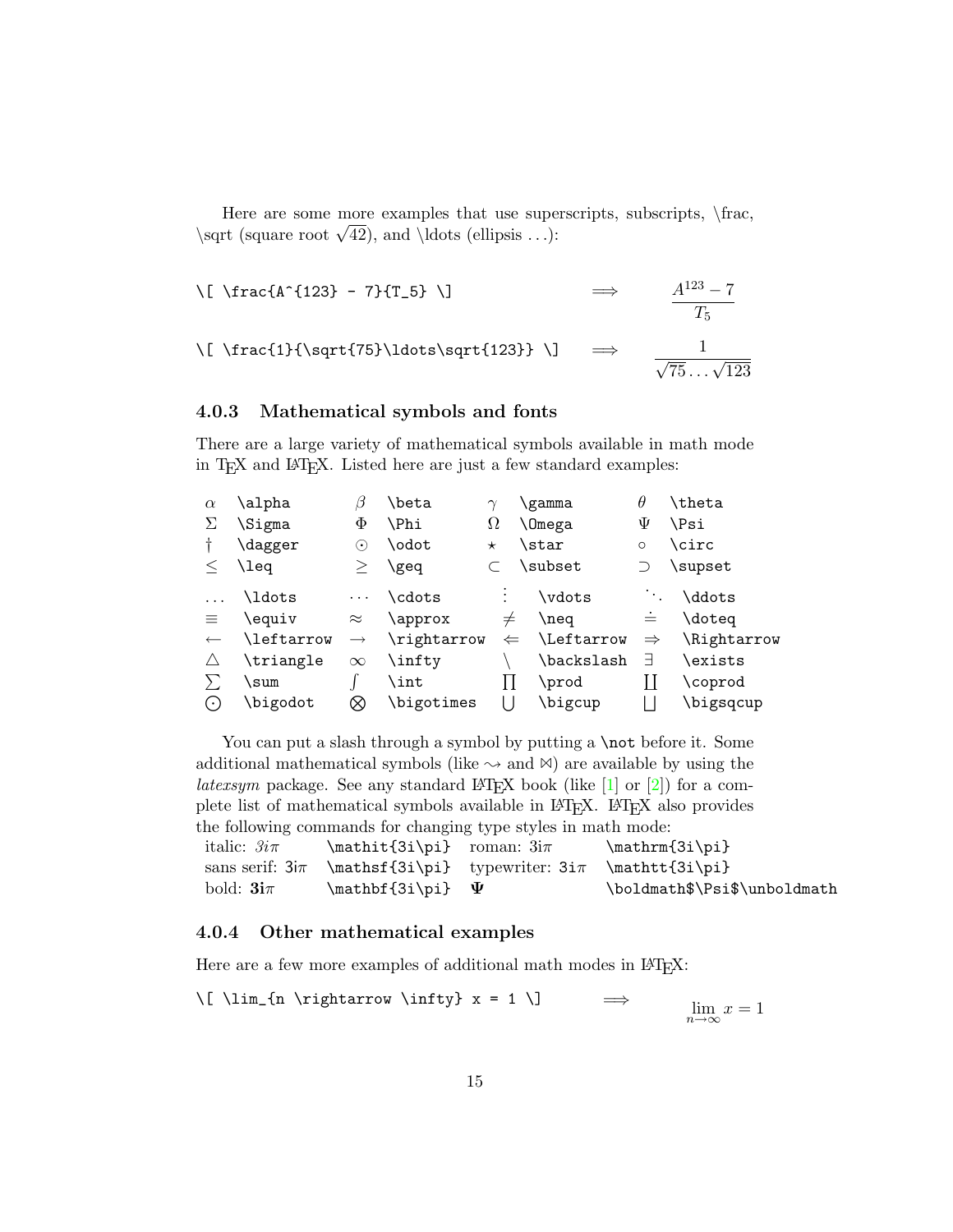\[\overbrace{w+\underbrace{x+y}\_b+z}^a\] =⇒ a  $\overline{w + x + y + z}$  $\sum_{b}$ b \begin{equation}  $x \ll 11$   $y_{2}$  + \cdots +  $y_{n}$ \end{equation} =⇒  $x \ll y_2 + \cdots + y_n \quad (4.1)$ \[ \begin{array}{cll} a+b+c & xy & x-y  $\setminus$ d+e & yz & y-z  $\setminus$ f & xz & z-x \end{array} \] =⇒  $a + b + c$  xy  $x - y$  $d+e$  yz  $y-z$ f  $xz \quad z-x$ \begin{eqnarray}  $x \& = \& 127y \ \setminus$  $y \> \& a+b+\cdot\cdot+m+\cdot\cdot\cdot\cdot\cdot$ & & n+o+p+q \end{eqnarray} =⇒  $x = 127y$  (4.2)  $y > a+b+\cdots+m+$  $n + o + p + q$  (4.3)

Use eqnarray\* instead of eqnarray to produce an equation array without equation numbers.

\usepackage{subeqn} can also be used in the preamble of your document to control subequation numbering. Then you can then use \subequations to start subequation numbering, \newsubequation to start a new set of subequations, or \nosubequations to turn off subequation numbering; at the start of a subequation line. Subequation numbering can span separate environments and can be turned off in a different environment than where it began. The \label and \ref commands can be used in subequations. Additionally, the subeqn package allows you use the \eqlabel command instead of \label, which allows you to refer to the whole equation at once. \eqlabel can be used anywhere within the subequation.

### <span id="page-16-0"></span>4.1 Lining up on a decimal point

Since LaTeX uses proportional-pitched fonts with different sized letters/numbers, it is normally difficult to align a group of numbers on a decimal point. One way to do this is to use the typewriter font which is a fixed-pitch font, while another way is to use the exact same number of letters on each side of the decimal point. A more satisfactory way to do this in a tabular environment is to split a number across two columns with a r@.l and then use the \multicolumn command to span columns in the header. For example: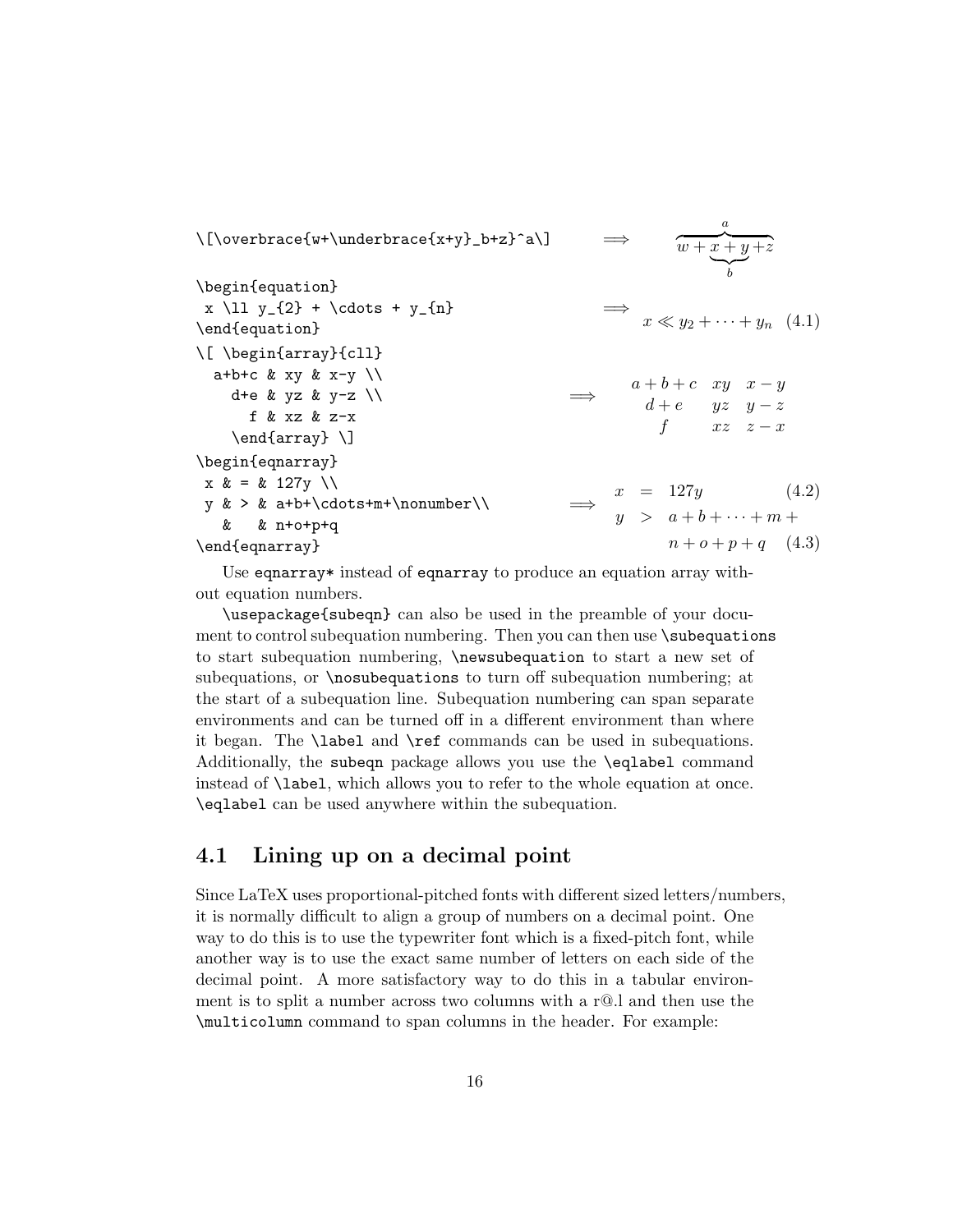\begin{tabular}{lr@{.}lr@{.}lr@{.}l} Group  $\& \mathcal{\Omega}{c}{\mathsf{Reading}}$ & \multicolumn ${2}{c}{Writing}\|\$ Fifth Grade & 3&32 & 76&52 \\ Sixth Grade & 219&927 & 114&9542\\ \end{tabular}  $\implies$  Fifth Grade 3.32 76.52 Group Reading Writing Sixth Grade 219.927 114.9542

You can also use  $\{\setminus\{fill}\}$  as a tabular formatting option to fill up blank areas in fixed width tables (tabular\*).

## <span id="page-17-0"></span>4.2 Under-/Over-Brackets and Parentheses

In standard LAT<sub>EX</sub> you can horizontally brace together a standard mathmatical expression with \underbrace and \overbrace, as follows:

 $\underbrace{a + \overbrace{b + \cdots + \gamma}^{24} + z}_{26}$ which produces:

$$
\underbrace{a+b+\cdots+y+z}_{26}
$$

26 Additionally, there is a LATEX package at Iowa State called mathbarr (available from http://css.ait.iastate.edu/Tex/Local/) that allows you to horizontally group together a mathematical expression using a bracket or a parenthesis, as well as the standard brace. Just add the mathbarr package statement to the preamble of your document:

```
\documentclass{article}
\usepackage{mathbarr}
\begin{document}
```
Once you do that, the following commands are available for your use: \overbrack, \underbrack, \overparen and \underparen. The use of the \overbrack, \underbrack, \overparen and \underparen are much the same as the \overbrace and \underbrace commands as shown:

```
$$ \overbrack{x+\cdots+x}^{k\rm\;times} \qquad
  \{\text{x+y+z}\_{\&0}\ \qquad
  \overparen{x+\cdots+x}^{k\rm\;times} \qquad
  \underparen{x+y+z}_{>\,0}$$
```
which produces: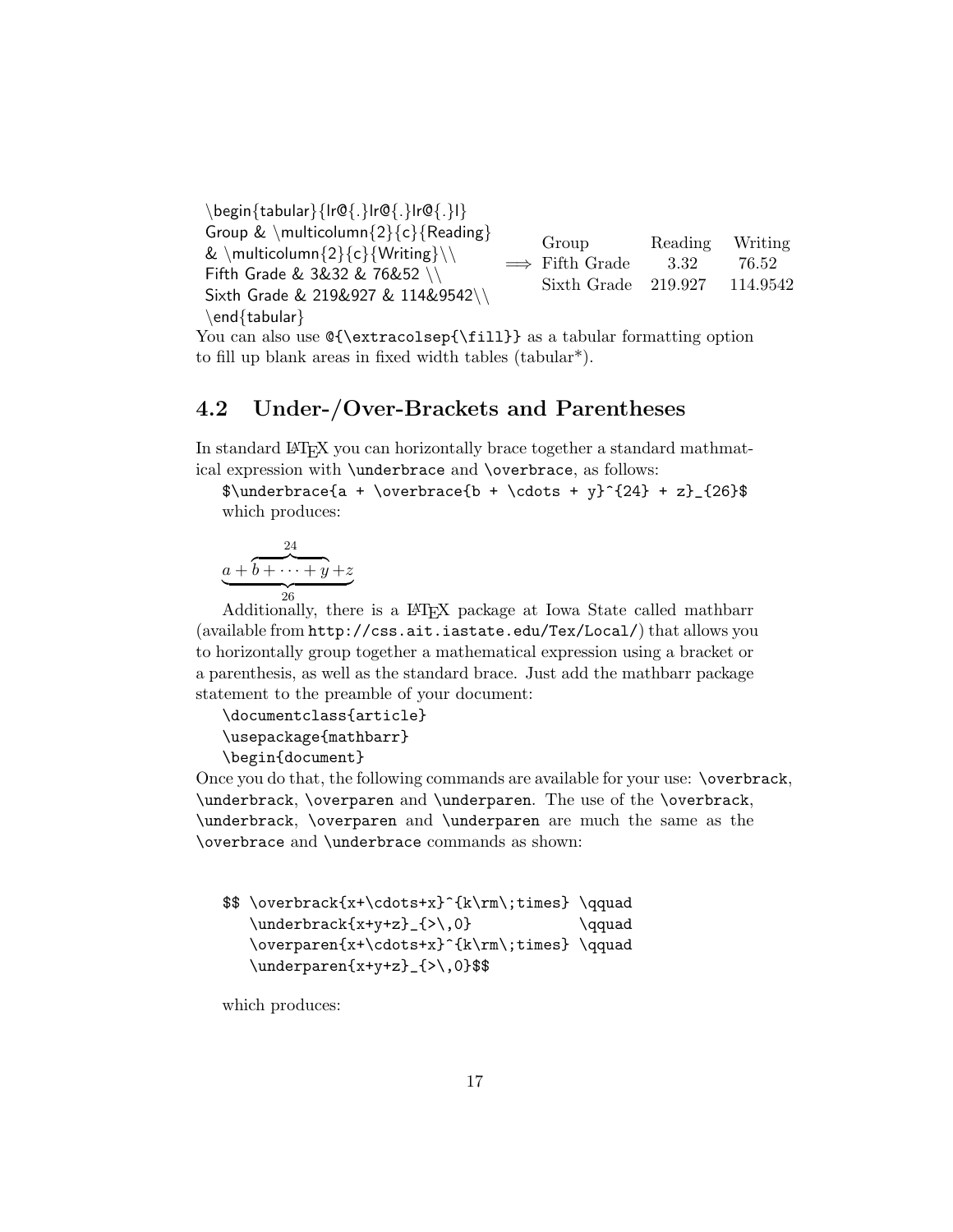| k times          | x + y + z   | k times          |             |
|------------------|-------------|------------------|-------------|
| $x + \cdots + x$ | $x + y + z$ | $x + \cdots + x$ | $x + y + z$ |
| $0$              | $0$         |                  |             |

The resultant grouping brackets and parentheses look a bit thick but are the exact same thickness as with the standard braces.

## <span id="page-18-0"></span>4.3 Hypothesis and Bold Lowercase Greek Characters

Two mathematical problems in LAT<sub>EX</sub> are creating hypothesis and bold, lowercase greek characters.

#### 4.3.1 Hypothesis

You can create your own environment in LAT<sub>EX</sub> for stating a hypothesis or theorem. For this type of problem, create a hanging indent style theorem by using the \newtheorem command in the preamble of your document:

```
\newtheorem{guess}{Hypothesis}[chapter]
Then, for each hypothesis enter:
```

```
\begin{guess}
\begin{minipage}[t]{4.5 in}
This is my theory which is correct which shows that my theory is correct and
it belongs to me and thus no one else. I composed this theory using two
separate experiments which I also created which are not contained in this
document at all.
\end{minipage}
\end{guess}
```
The output from my above example would look like this:

```
Hypothesis 4.1 This is my theory which is correct which shows that my theory is
                 correct and it belongs to me and thus no one else. I composed this
                 theory using two separate experiments which I also created which are
                 not contained in this document at all.
```
The **\newtheorem** command allows you to create an environment, which you name (in my example I named it guess), that will create for you a theorem-like environment that may optionally be numbered at a specified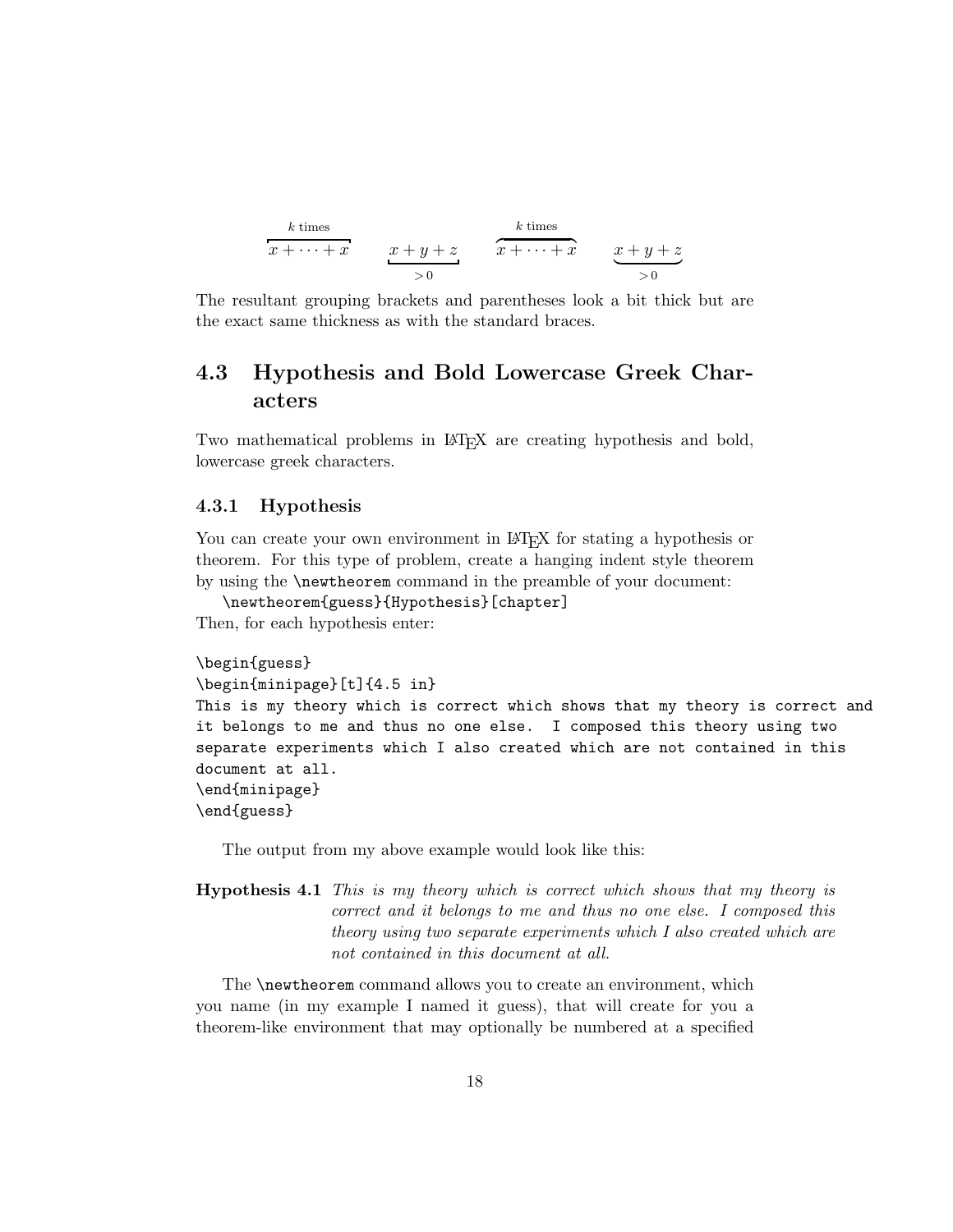sectional unit level (in my example I numbered it at the chapter level). The \newtheorem command declaration should be placed in the preamble (between the \documentclass line and the \begin{document} line) but can also be placed anywhere in your document before the environment that it creates is used. The minipage command used with the \newtheorem environment gives the hanging indent-style output that major professors and thesis committee members often look for in a thesis-style paper.

### 4.3.2 Bold, Lowercase Greek Characters

Bold, lowercase greek characters used to be troublesome to create in LATEX but now the current version of LAT<sub>EX</sub> makes it much easier to get these characters. To get an uppercase greek bold letter, simply use \mathbf such as \$\mathbf{2^{ft} \Psi \psi}\$ to produce:

 $\mathbf{2}^{\mathbf{ft}}\mathbf{\Psi}\psi$ 

This gets you bold uppercase greek letters but not bold lowercase greek letters. To get bold lowercase greek letters, you need to use the \boldmath command instead such as \boldmath \$2^{ft} \Psi \psi\$ \unboldmath to produce:

 $2^{ft}\Psi\psi$ 

## <span id="page-19-0"></span>4.4 Putting a Box around a Parbox with Math Formula

Some professional publications encourage you to put a box around a parbox that contains math formula centered on the page like in displaymath mode. You can do this using the **\framebox** and **\parbox** commands. Here is a text-only example:

```
This is a line of text.
\framebox{\parbox[t]{1 in}{This is a box aligned along its top
line.}} AND
\framebox{\parbox[b]{1.5 in}{Now a slightly wider box aligned
on its bottom line.}}
```
which produces: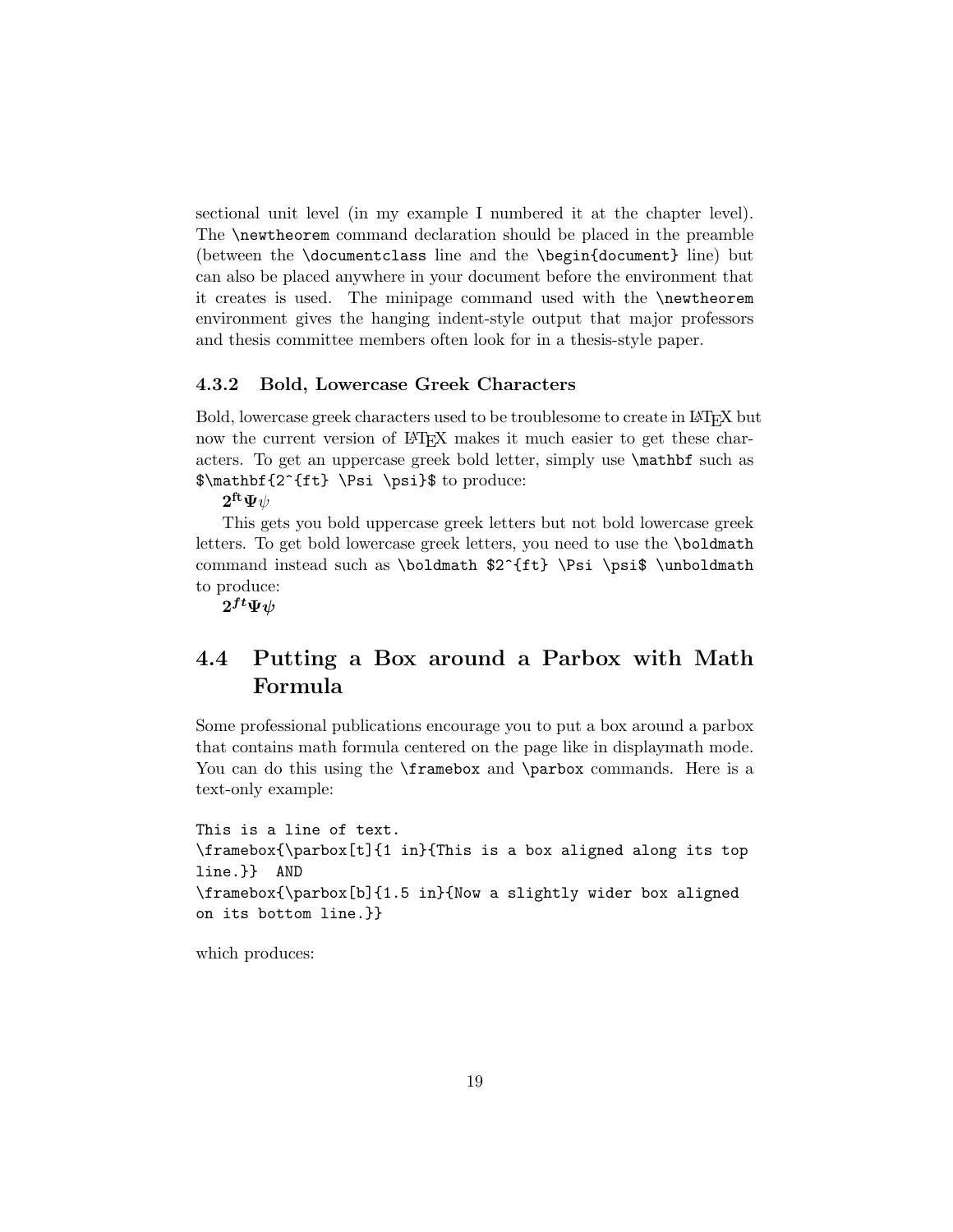|                                                         |                                                                                       |  | Now a slightly wider<br>box aligned on its bot- |
|---------------------------------------------------------|---------------------------------------------------------------------------------------|--|-------------------------------------------------|
| This is a line of text. This is a box $ AND $ tom line. |                                                                                       |  |                                                 |
|                                                         | $\begin{vmatrix} \text{aligned} & \text{along} \\ \text{its top line.} \end{vmatrix}$ |  |                                                 |
|                                                         |                                                                                       |  |                                                 |

While here is something with a centered math equation:

```
\begin{center}
\framebox{\parbox[b]{2 in}{This is a centered box with a math formula
somewhere ${\displaystyle\int_a^b f(x)\, dx}$ inside it.}}
\end{center}
```
which produces:

This is a centered box with a math formula somewhere  $\int^b$ a  $f(x) dx$  inside it.

## <span id="page-20-0"></span>4.5 The Amsmath and Latexsym Packages

If you don't find what you need in standard LAT<sub>EX</sub> then you might try using the amsmath package that was created for mathematicians by the American Mathematical Society. The amsmath package is a L<sup>AT</sup>FX version of amstex and is described in detail in "The L<sup>AT</sup>EX Companion"  $(3)$ ). The amsmath package gives you some nice additions to standard LATEX mathematics also the latexsym package gives you some additional mathematical symbols that are not in standard LATEX.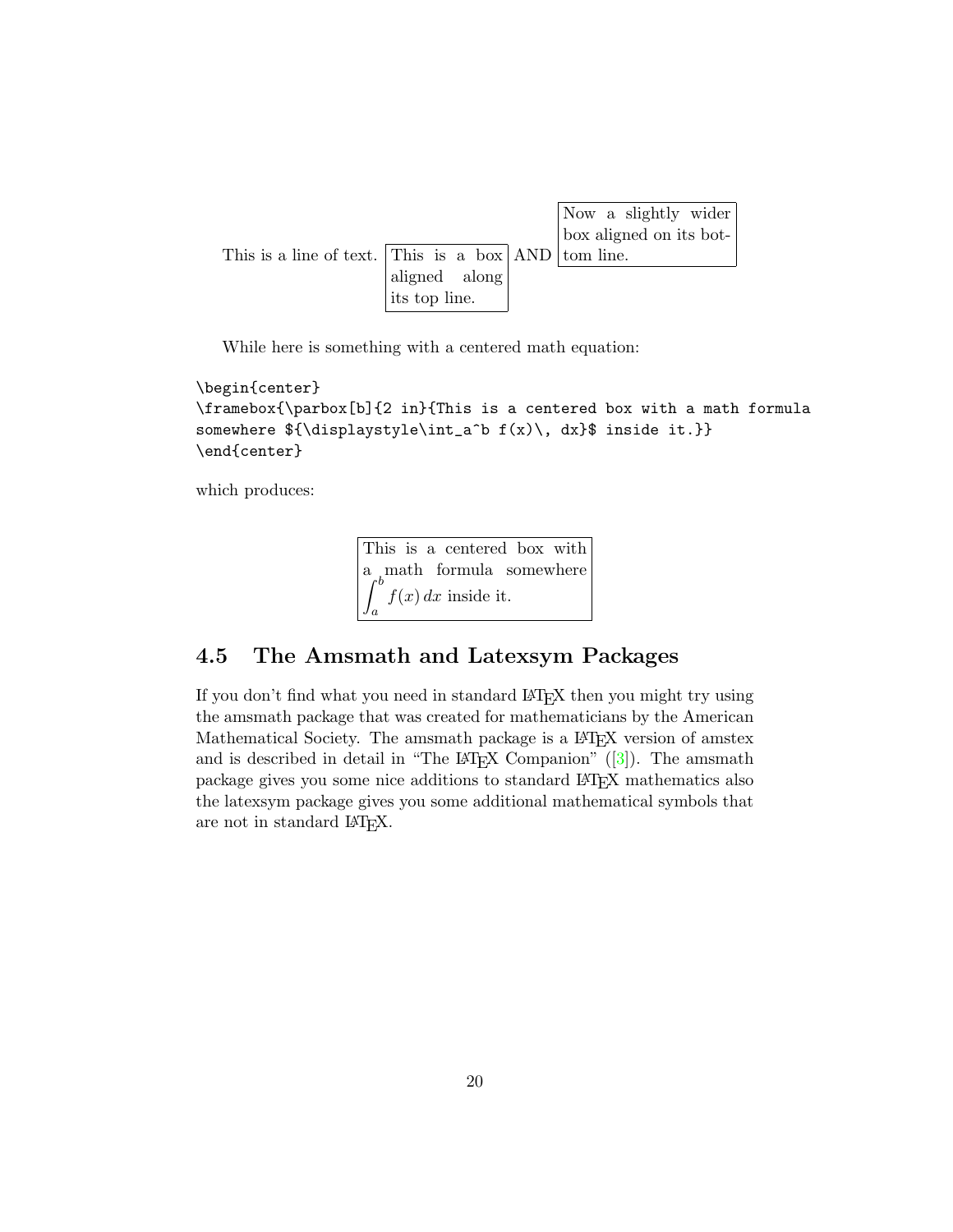# <span id="page-21-0"></span>Capítulo 5

# Accents and Writing in Español with the Babel Package

## <span id="page-21-1"></span>5.1 General LATEX Accents and Babel

LATEX by default contains many accents and Non-English symbols:

| $\vee$ {a} $\Longrightarrow$ á              | \~̃{a} ⇒ã                                                    | \v{a} ⇒ă                              | $\setminus c\{a\} \Longrightarrow a$                |
|---------------------------------------------|--------------------------------------------------------------|---------------------------------------|-----------------------------------------------------|
| $\setminus \{a\} \Longrightarrow a$         | $\setminus$ ={a} $\Longrightarrow$ ā                         | \H{a} ⇒ä                              | $\delta$ \d{a} $\Longrightarrow$ a                  |
| $\setminus$ {a} $\Longrightarrow$ $\hat{a}$ | \.{a} $\Longrightarrow$ à                                    | $\text{t}$ {aa} $\Longrightarrow$ aa  | $\mathbf{b}\mathbf{a} \Longrightarrow_{\mathbf{a}}$ |
| $\Upsilon$ ''{a} $\Longrightarrow$ ä        | $\mathcal{u}\{\mathsf{a}\}\Longrightarrow\check{\mathsf{a}}$ | $\lambda$ oe $\Longrightarrow$ œ      | \aa ⇒å                                              |
| $\lambda_1 \Longrightarrow$                 | ?' $\Rightarrow$                                             | $OE \implies \times$                  | $\lambda A \Longrightarrow A$                       |
| $\mathcal{L} \Longrightarrow L$             | $!\Gamma$ $\Longrightarrow$ i                                | $\lambda$ ae $\Longrightarrow$ æ      | \o $\Longrightarrow$ $\emptyset$                    |
| $\text{ss} \Longrightarrow \beta$           | $\lambda$ ae $\Longrightarrow$ Æ                             | $\setminus 0 \Longrightarrow \oslash$ | \dag $\Longrightarrow$ †                            |
| $\mathcal{S} \Longrightarrow \S$            | \copyright $\Longrightarrow$ $\odot$                         | $\delta$ \ddag =>1                    | $\P \implies \P$                                    |
| \pounds $\Longrightarrow$ £                 | $\lambda$ i $\Longrightarrow$ l                              | $\iota_j \Longrightarrow_l$           | $\setminus$ ={ $\setminus$ i} $\Longrightarrow$ ī   |

However, if you are going to be writing a long passage or an entire document in a language other than English then standard LAT<sub>EX</sub> can be cumbersome. There is a package called babel which allows you to make another language "standard" in an English LATEX document. An example of spanish Babel follows but the current full version of LATEX contains language files for: Afrikaans, Bahasa, Basque, Breton, Bulgarian, Catalan, Croatian, Czech, Danish, Dutch, English, Esparanto, Estonian, Finnish, French, Galician, German, Greek, Hebrew, Hungarian, Icelandic, Interlingua, Irish Gaelic, Italian, Latin, Lower Sorbian, North Sami, Norwegian, Polish, Portuguese, Romanian, Russian, Scottish Gaelic, Spanish, Slovakian, Slovenian, Swedish, Serbian, Turkish, Ukrainian, Upper Sorbian and Welsh. . . and others.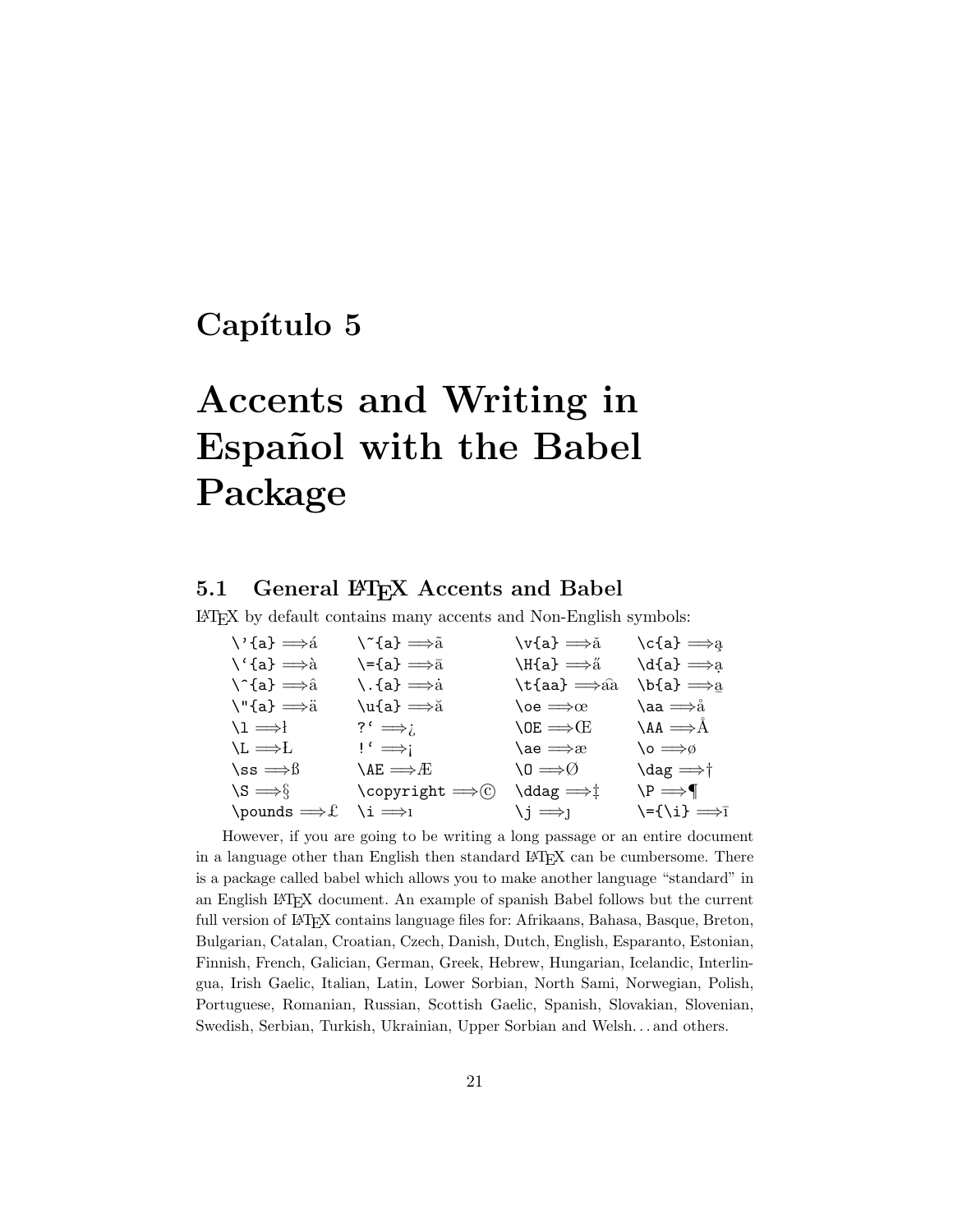To load a babel package, use: \usepackage[spanish,english]{babel}

If you list more than one babel option, the last option that you choose will be active when your document begins. You can switch to another language, like I did for this chapter, by using the **\selectlanguage** command:

```
\selectlanguage{spanish}
```
General babel package information and some specific language information can be found in "The LAT<sub>EX</sub> Companion"  $(3)$ ). Specific package information can be found at CTAN (the Comprehensive T<sub>E</sub>X Archive Network: http://www.ctan.org/tex-archive/macros/latex/required/babel/.

### <span id="page-22-0"></span>5.2 Using Spanish Babel: An Extended Example

Hola! The easiest way to create a document in Spanish with LAT<sub>EX</sub> is to use the spanish option within the Babel package:

### \usepackage[spanish]{babel}

which is normally placed in the preamble to your document.

The spanish babel package automatically changes all the heading and titling information that LATEX creates for your document into Spanish. For instance, LATEX changes figures from 'Figure' to 'Figura', a 'Table' gets changed to a 'Tabla' and the 'Table of Contents' becomes 'Índice General'.

The spanish babel package also includes some shorthand options for writing in Spanish as well as also including the standard Spanish symbols available in normal LAT<sub>E</sub>X. Table [5.1](#page-23-0) shows a summary of all Spanish symbols available in the LATEX spanish babel package.

Here is an example of a paragraph written with spanish babel:

Esta es Gabriela Sabatini, de la Argentina. Yo también juego al tenis, pero no soy bueno y famoso como ella. Sólo comencé a jugar al tenis el a no pasado. Compré una raqueta y tres pelotas y practiqué con un experto en una cancha de la universidad. Este a no gané varios partidos, pero perdí el campeonato. ¡Qué mala suerte!<sup>[1](#page-22-1)</sup>

which was produced from the following lines of LAT<sub>EX</sub> code:

<span id="page-22-1"></span> $<sup>1</sup>$ <sub>i</sub>El Camino! A Cultural Approach to Beginning Spanish (fourth edition) by Nicholas,</sup> Swietlicki, Dominicis & Neale-Silva, 1990, McGraw-Hill, page 157.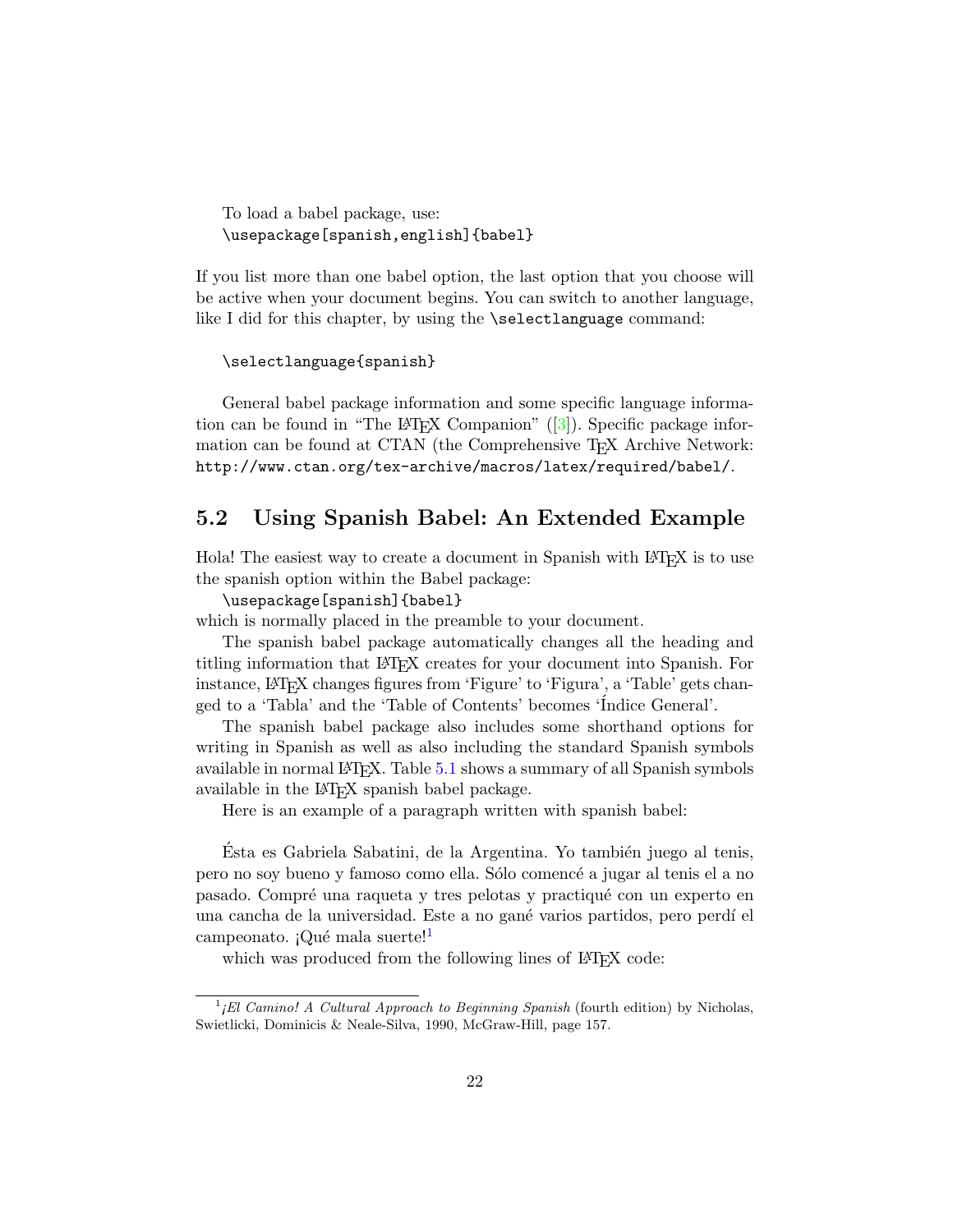Cuadro 5.1: Spanish Characters Available in the LATEX Spanish Babel Package

<span id="page-23-0"></span>

| ?                 | $\ddot{?}$           | ، ?                        | i,                   |
|-------------------|----------------------|----------------------------|----------------------|
| Ĩ                 | İ                    | i,                         | i<br>Ü               |
| "u                | ü                    | "U                         |                      |
| "                 | $\ll$                | ">                         | $>\!\!>\!\!$         |
| "o                | $\cdot^{\circ}$      | "a                         | $\cdot^{\mathrm{a}}$ |
| $\setminus a$     | $\acute{\mathrm{a}}$ | $\setminus A$              | Á                    |
| \'e               | $\acute{\text{e}}$   | $\setminus$ 'E             | É                    |
| \'{\i}            | í                    | $\setminus \mathbb{I}$     | Í                    |
| $\backslash$ 'o   | ó                    | $\setminus 0$              | Ó                    |
| \'u               | ú                    | $\setminus$ <sup>'</sup> U | Ú                    |
| $\setminus n$     | ń                    | $\setminus$ 'N             | Ń                    |
| ~n                | $\mathbf n$          | $\sim_{\text{N}}$          | $\mathbf N$          |
| $\sqrt{2}$        |                      | $\vee$ "                   | $\cdot$              |
| $\langle \; , \;$ | $\acute{\text{ }}$   | <b>\cc</b>                 | ì                    |

\spanishhyphenmins ΘΘ \today 28 de enero de 2011

```
\'Esta es Gabriela Sabatini, de la Argentina.
Yo tambi\'en juego al tenis, pero no soy bueno y
famoso como ella.
S\'olo comenc\'e a jugar al tenis el a~no pasado.
Compr\'e una raqueta y tres pelotas y practiqu\'e
con un experto en una cancha de la universidad.
Este a~no gan\'e varios partidos, pero perd\'{\i} el
campeonato. !'Qu\'e mala suerte!
```
A complete spanish babel example spanishbabel.tex is available at the Iowa State Tex web site: http://css.ait.iastate.edu/Tex/.

Adios!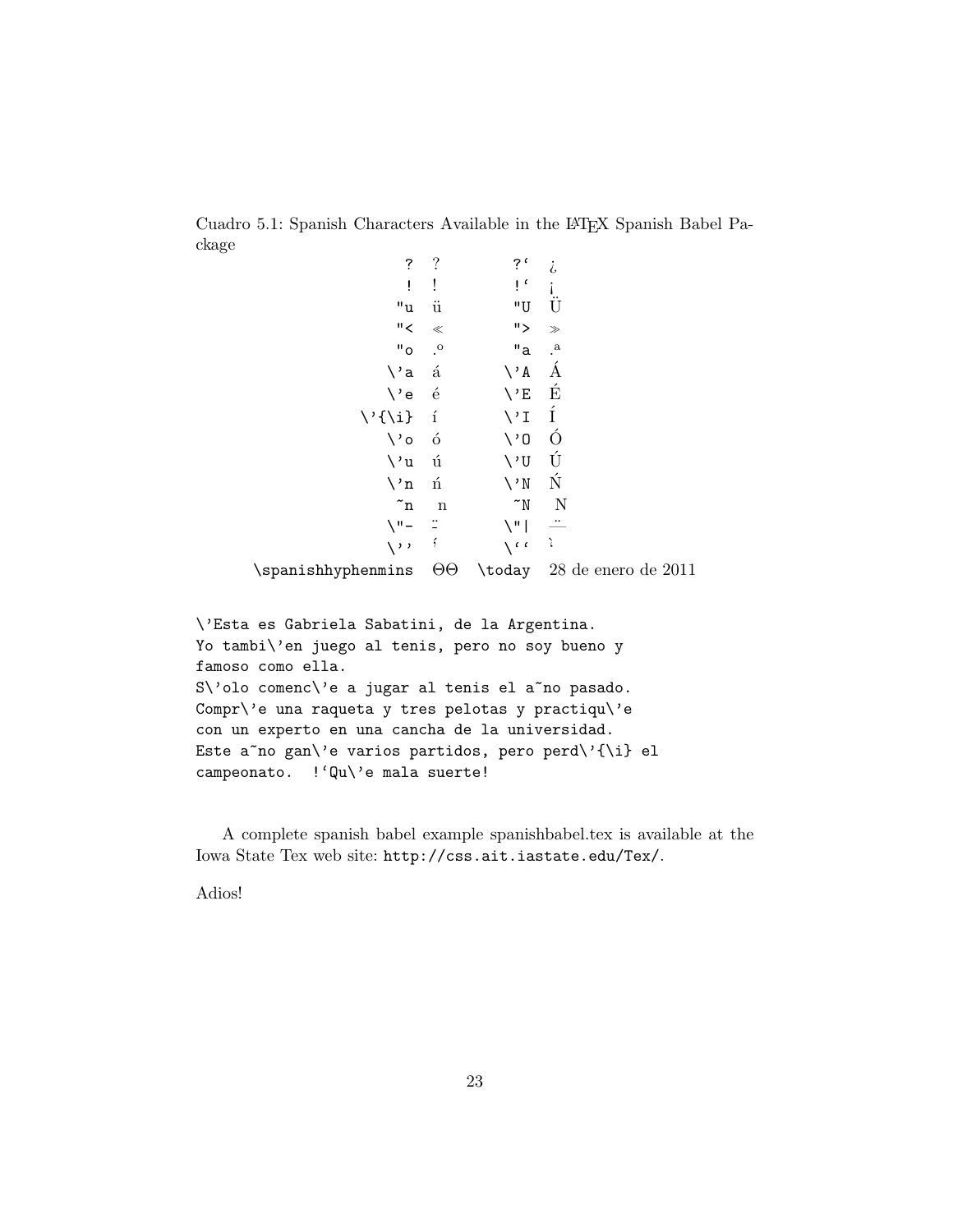# <span id="page-24-0"></span>Chapter 6

# Creating a Presentation with **LAT<sub>F</sub>X**

One of the key advantages to LAT<sub>EX</sub> is that you can use LAT<sub>EX</sub> to create mathematical formulas and information. If you need to do this for a presentational handout or a technical presentation, there are a couple of options that you can choose from with LAT<sub>EX</sub> in order to preserve your mathematical display and make the transition from paper to presentation.

## <span id="page-24-1"></span>6.1 The Slides Documentclass

A traditional way to create a presentation with LAT<sub>E</sub>X is to use the slides document class. Within the slides document file, you would start your document as normal for a standard-style overheard set of slides: \documentclass{slides}; or as follows for a more presentational, landscape set of slides:

```
\documentclass[landscape]{slides}
\usepackage[landscape]{geometry}
```
Then each page or slide in your handout would contain the slide environment:

```
\begin{slide}
  GNATS and GNUS
\end{slide}
```
The slides documentclass fonts are made much larger than a traditional LATEX document and LATEX commands that don't make sense within a slides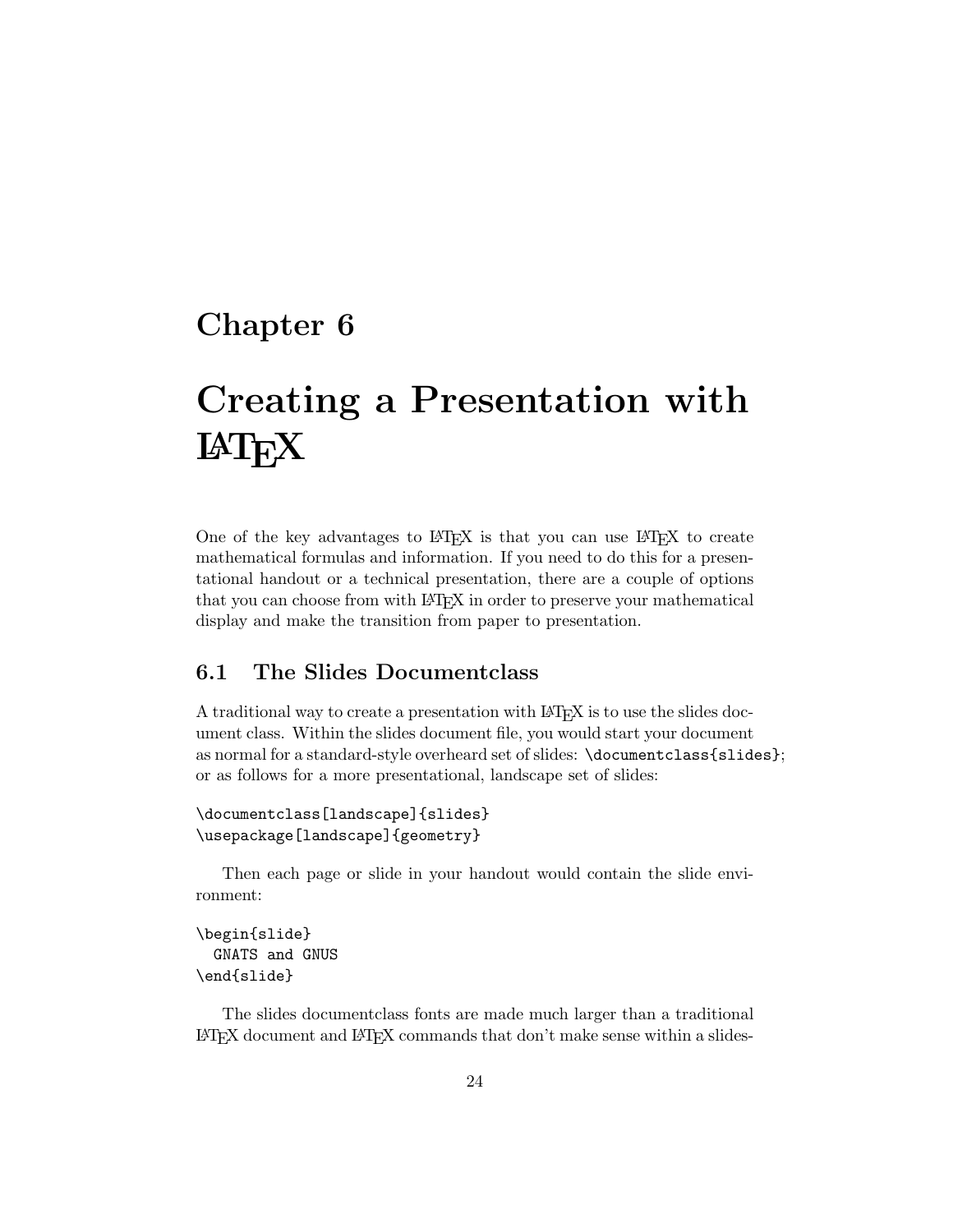like area such as the table and figure environments, sectional commands and page-breaking commands; are not allowed.

However, you can setup your own set of sectional-like commands in the preamble of the document:

```
\documentclass{slides}
\usepackage[pdftex]{graphicx}
\usepackage{fancybox}
%\usepackage{color}
\newcommand{\topic}[1]{%
  \noindent
  \begin{center}
    \bfseries
    \shadowbox{#1}%
  \end{center}}
\newcommand{\subtopic}[1]{%
  \noindent
  \ovalbox{
  \begin{minipage}{\textwidth}
    \bfseries
     #1 %
  \end{minipage}}}
```
So using this method an individual slide would be something like:

\begin{slide} \topic{General Flash Information}

\vspace\*{-.25 in} Adobe Flash is a software authoring tool for the Web.

\subtopic{Starting Flash}

```
\vspace*{-.25 in}
\small
To begin Flash on a Macintosh, have the Finder active and go under
```
The slides documentclass can use a standard title page and most other standard LATEX commands. More information on the slides documentclass can be found in any standard LAT<sub>EX</sub> manual or online you might try going to: http://texblog.wordpress.com/2008/01/21/create-your-slides-presentations-with-latex/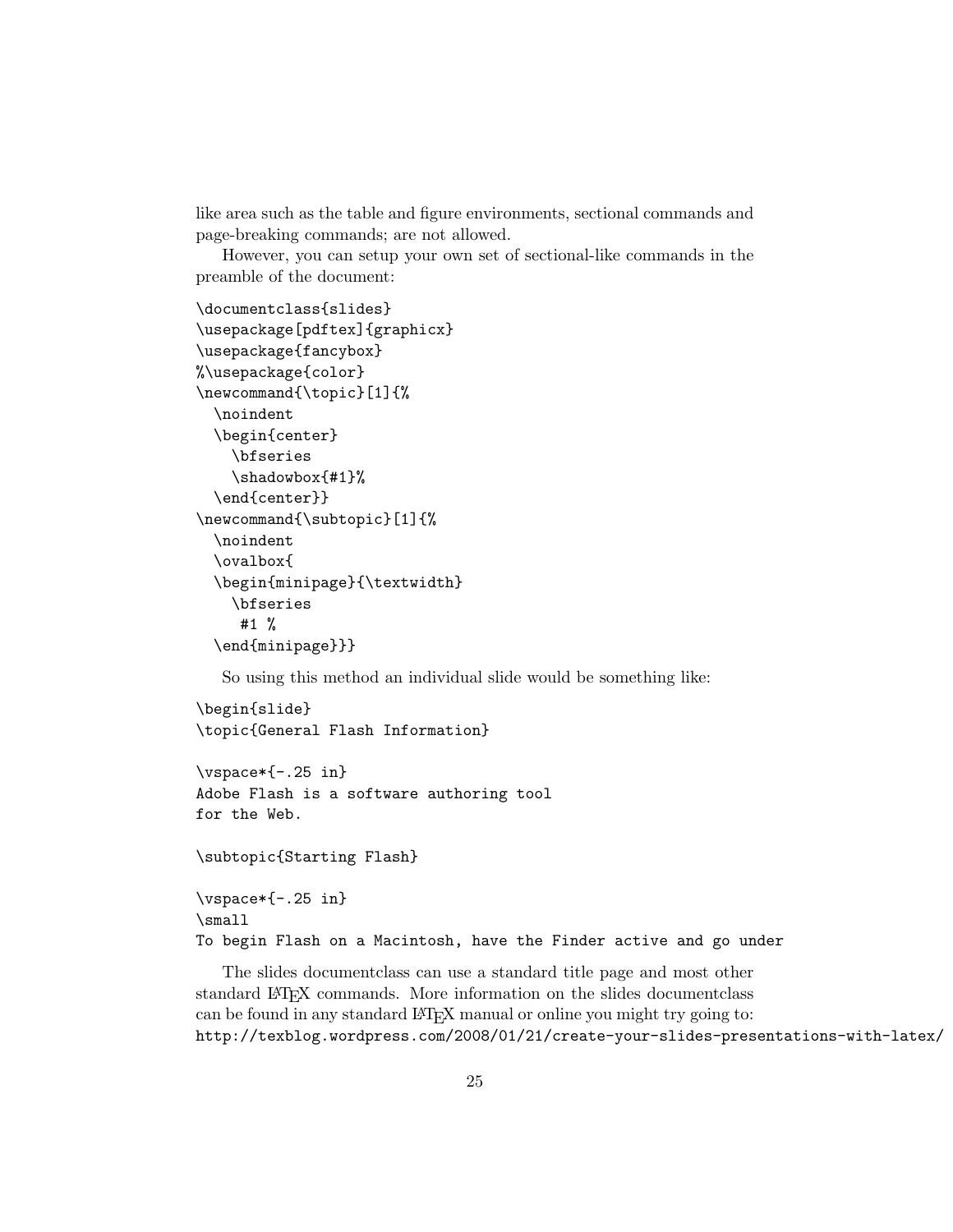### <span id="page-26-0"></span>6.2 The Beamer Documentclass

The beamer documentclass is a new approach to doing more of a Powerpointlike presentation with LAT<sub>EX</sub>. You start off a Beamer document by declaring the documentclass then choosing a theme for your presentation and giving title page information:

```
\documentclass{beamer}
\usetheme{default}
\title{A Rift in Time}
\author{Joe Struss}
\institute{Lakeland Shores}
\begin{document}
```
There are many themes to choose from named after the various cities where the Beamer's author and collaborators have made Beamer presentations like: Boadilla, Warsaw, Madrid, Pittsburgh, Rochester, Copenhagen, Malmoe and Singapore. Other options include color themes, inner themes and outer themes. A good Beamer Quickstart Guide showing a lot of the themes and options can be found at: http://www.math.umbc.edu/~rouben/beamer/.

Then each slide in your Beamer document is a frame-environment within LATEX with the added ability to give each frame a title or to use your title information by using the standard \titlepage command:

```
\begin{frame}
\titlepage
\end{frame}
```

```
\begin{frame}{Introduction}
This is a short introduction.
\end{frame}
```
One of the nice features of Beamer is that you can delay parts of the page appearing on the screen with the Animation overlay options that come with Beamer like the \pause and  $\mathsf{<}n$  > commands:

```
\begin{frame}{Following on}
\begin{itemize}
\pause \item Hello
\pause \item Jello
\pause \item Mellow
```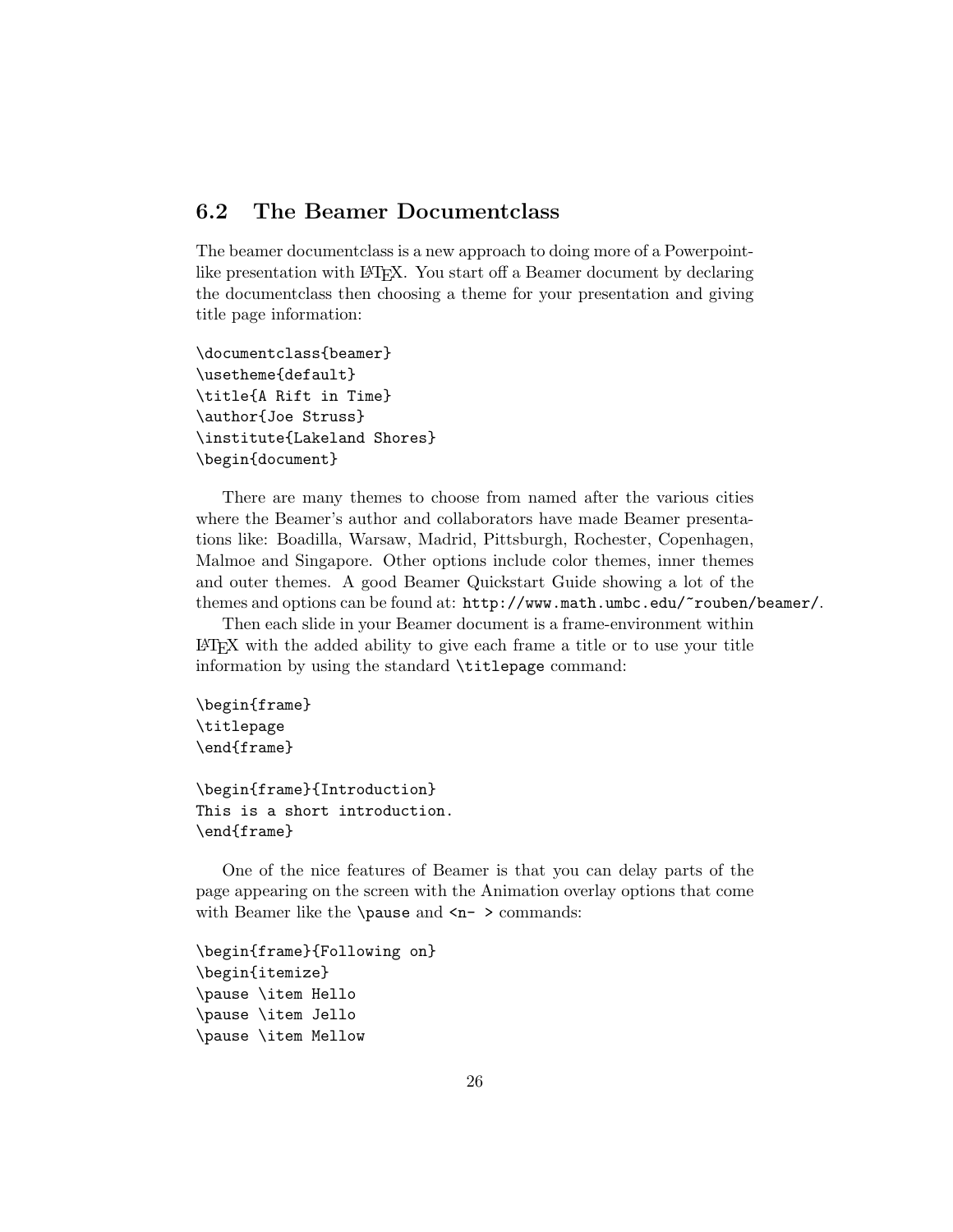```
\end{itemize}
\end{frame}
\begin{frame}{Continuing on}
\begin{itemize}
\item<2-3> appears on 2nd and 3rd
\item<3> appears on 3rd only
\item<4-> appears from 4th on
\item<5-> appears from 5th on
\end{itemize}
\end{frame}
```
Beamer is a terrific tool for creating a Powerpoint-like presentation with LATEX but does take a little time to learn the package and all the options you have to choose from within Beamer. A quick introduction to Beamer can be found here: http://www.math-linux.com/spip.php?article77

While complete Beamer information can be found at CTAN: http://www.ctan.org/tex-archive/macros/latex/contrib/beamer/doc/beameruserguide.pdf.

## <span id="page-27-0"></span>6.3 3-D Objects

Another new LATEX development is the option to add 3-D objects within a PDF. MeshLab and U3D can be used for doing this sort of thing and can add a whole new dimension to a paper or a presentation.

Complete MeshLab information with links to U3D document information can be found at: http://meshlab.sourceforge.net/

An example of using MeshLab/U3D within a L<sup>AT</sup>EX document can be found at:

http://meshlab.sourceforge.net/wiki/images/c/cc/Laurana.pdf Quite remarkable.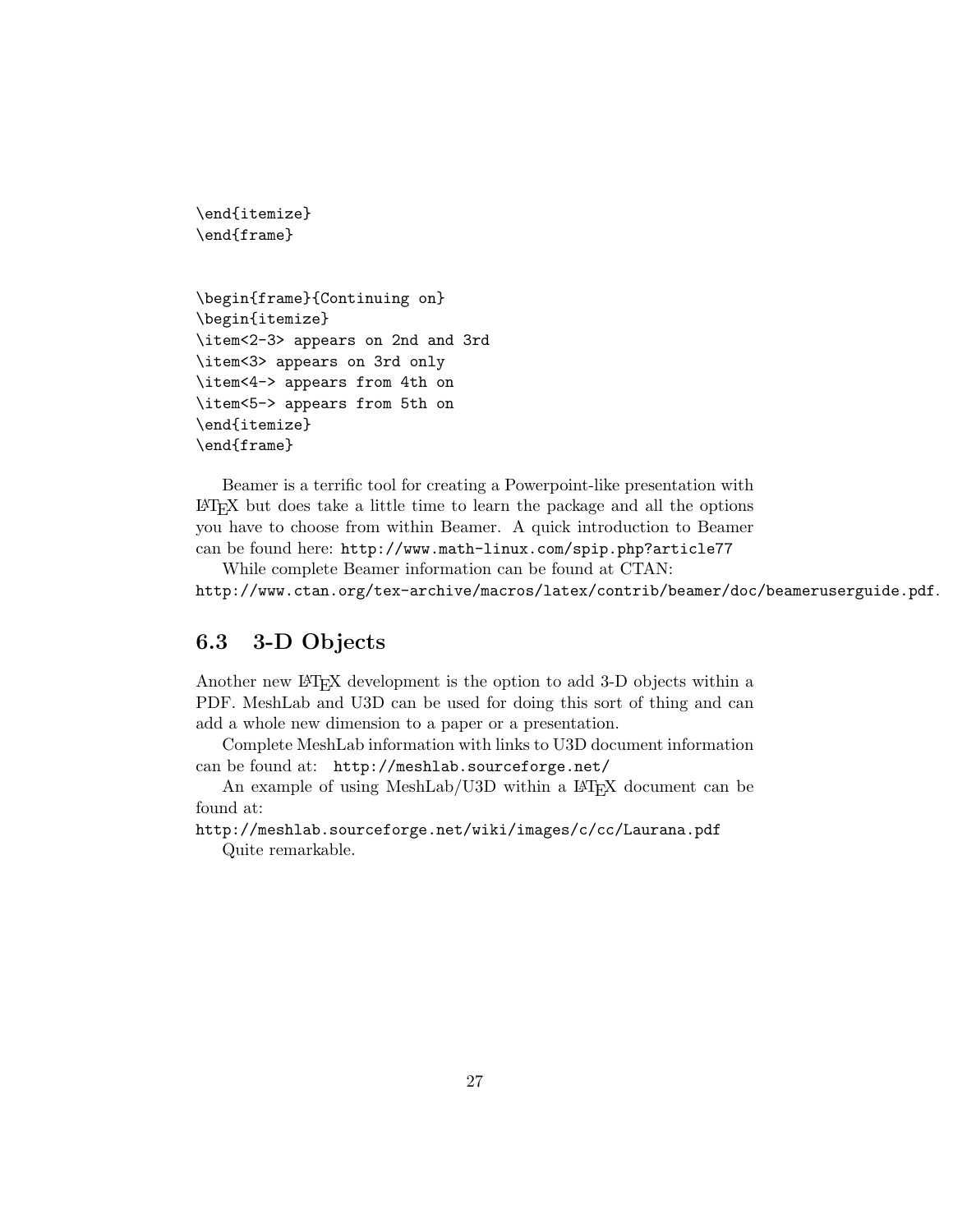# <span id="page-28-0"></span>Appendix A

# Font Types and Styles

There are four characteristics that can describe any font: shape, series, family and size. LAT<sub>EX</sub> allows you to individually change each of these characteristics for any textual item within a document. The type styles (shape, series and family) can also be invoked in either a "closed form" as a command \cmd{the} or in an "open form" as a declaration {\decl the}. The "closed form" is useful for changing a word or two of text while the "open form" when used without a brace is useful for changing large sections of text. Here are some examples from each of the four groups (\*- default):

| <b>Shape Styles:</b>       | Closed Form                                  | Open Form                                        |  |
|----------------------------|----------------------------------------------|--------------------------------------------------|--|
| Upright shape <sup>*</sup> |                                              | \textup{the} {\upshape the}                      |  |
| Italic shape               |                                              | \textit{the} {\itshape the}                      |  |
| Slanted shape              | \textsl{the}                                 | {\slshape the}                                   |  |
| Small Caps shape           | \textsc{the}                                 | {\scshape the}                                   |  |
| Series Styles:             | Closed Form                                  | Open Form                                        |  |
| Medium series <sup>*</sup> | \textmd{the} {\mdseries the}                 |                                                  |  |
|                            | Boldface series \textbf{the} {\bfseries the} |                                                  |  |
| <b>Family Styles</b>       | Closed Form Open Form                        |                                                  |  |
| Roman family*              |                                              | \textrm{the} {\rmfamily the}                     |  |
| Sans serif family          |                                              | \textsf{the} {\sffamily the}                     |  |
| Typewriter family          |                                              | \texttt{the} {\ttfamily the}                     |  |
| Sizes:                     |                                              | Open Form Only (listed from smallest to largest) |  |
|                            | $\{\mathrm{small}\}$                         | $\{\langle a\} \ \{\langle b\rangle\}$           |  |
| {\scriptsize a}            | $\{\normalsize a\}$                          | $\{\text{Large } a\}$ $\{\text{Huge } a\}$       |  |
| {\footnotesize a}          |                                              | $\{\LARGE a\}$                                   |  |
| $\sim$                     |                                              |                                                  |  |

The normalfont command or declaration: \textnormal{the} or {\normalfont the} returns the text to the default font for that documentclass.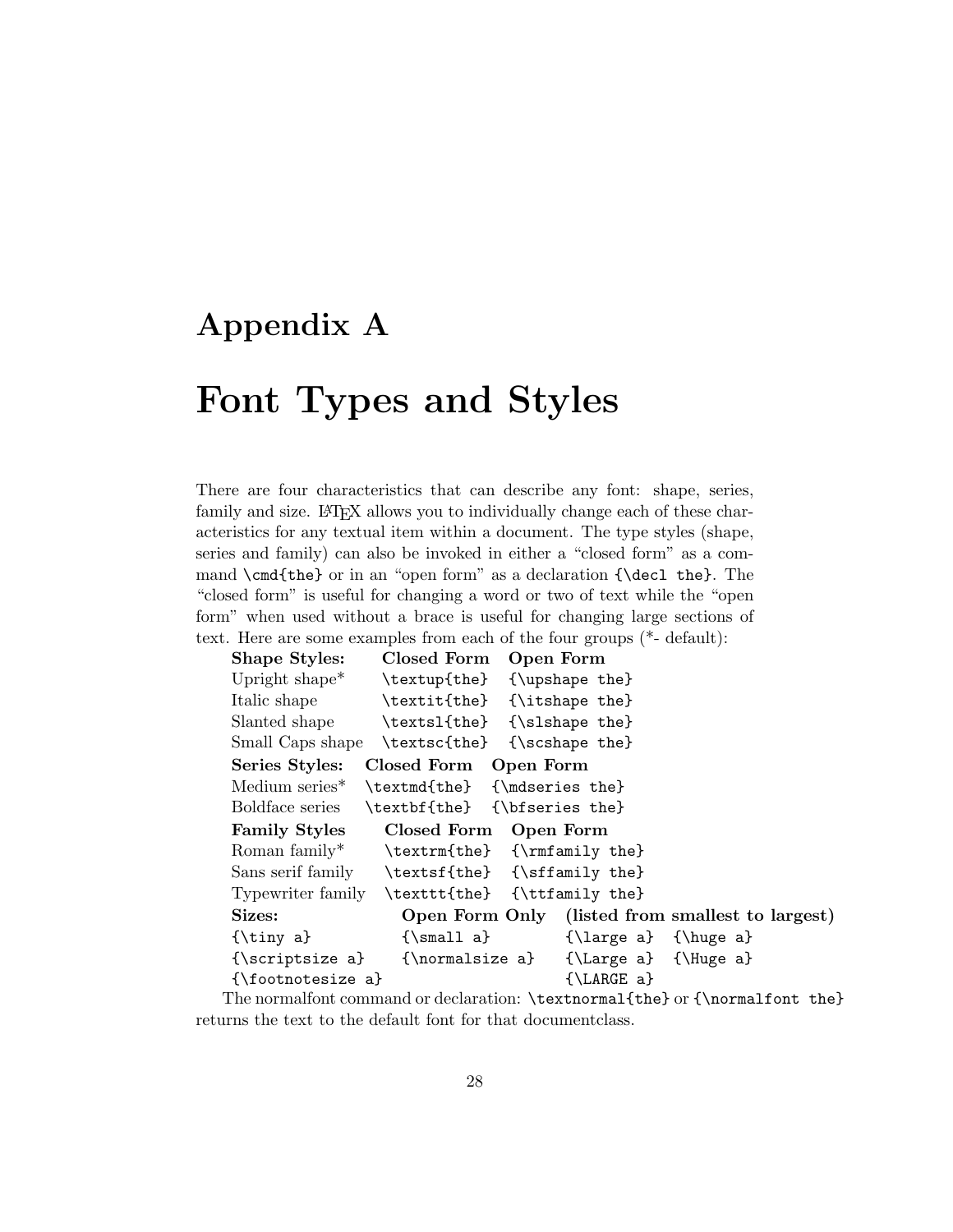# <span id="page-29-0"></span>Appendix B

# PDF Files and .EPS Graphics

Previous versions of LAT<sub>EX</sub> (and current users of LAT<sub>EX</sub> who want to use the standard LATEX compiler) can only use .ps and .eps graphics; but those graphic types cannot be put directly into a PDF document for use with PDFLAT<sub>EX</sub> which is the most popular current LAT<sub>EX</sub> compiler. To get around this— if you have a .ps or .eps graphic that you would like to use in your document- try using the epstopdf package immediately after the graphicx package in your document preamble. The epstopdf package will try and convert your .ps or .eps graphic into a pdf before including it in your document. Just after your document starts, you can also use the command:

\DeclareGraphicsExtensions{.jpg,.pdf,.mps,.png} which declares a suffix for your graphic files so you don't have to declare it with every \includegraphics command:

### \includegraphics{nook2c}

By default, the normal graphicx package without the pdftex option will be looking for files ending in .ps if a suffix isn't given. So this allows for increased compatibility for switching between the LAT<sub>E</sub>X and PDFLAT<sub>E</sub>X compilers if you just leave off the suffix on your graphic files.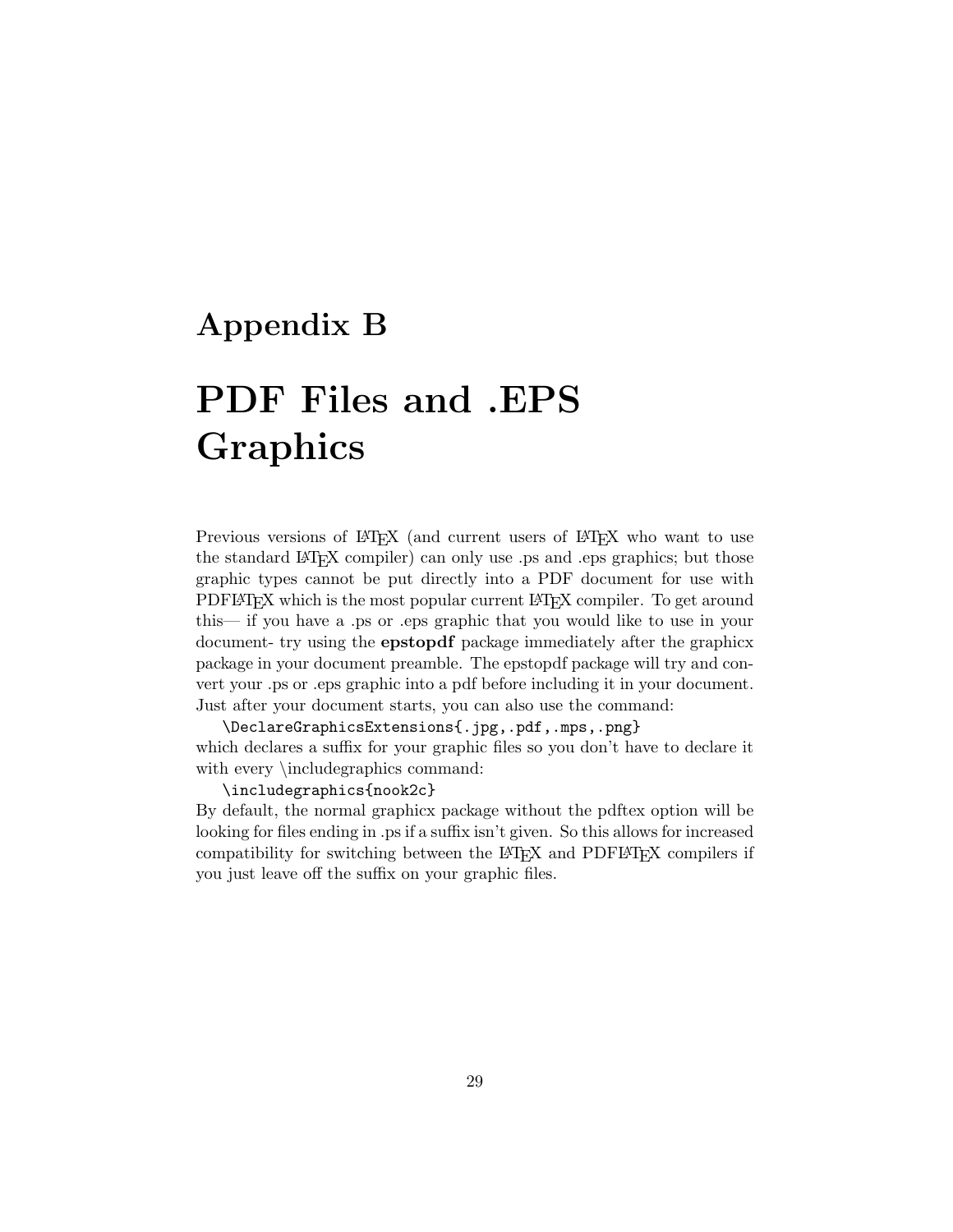# <span id="page-30-0"></span>Appendix C

# General LAT<sub>E</sub>X Information

#### Local Iowa State information on LAT<sub>EX</sub> can be found at:

http://css.ait.iastate.edu/Tex/

included in this web site are links to the isuthesis package, the isuthesis documentclass files, the isuthesis1file package and the isuthesis template files; amongst other local sundries.

You can download a full version of LAT<sub>EX</sub> to use on most standard microcomputers currently in use from the TEX User's Group. The TeX User's Group is the international home for use of LAT<sub>EX</sub> and T<sub>EX</sub> throughout the globe. This central source for all wisdom and knowledge that is LATEX and Tex related can be found at:

http://www.tug.org/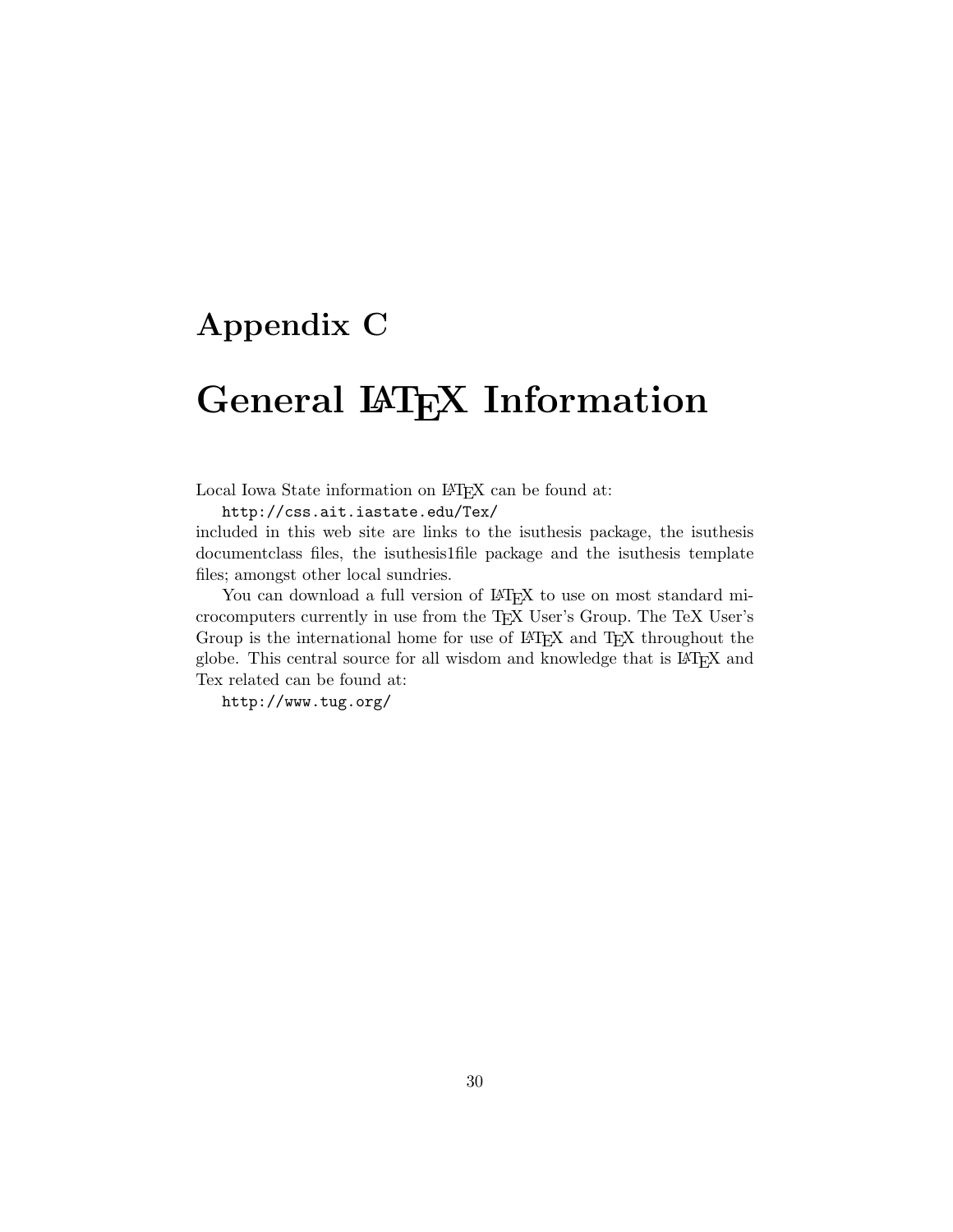# <span id="page-31-0"></span>Appendix D

# Basic LAT<sub>EX</sub> Commands on Project Vincent or a UNIX system

To use LATEX on Project Vincent or a standard UNIX system, you will need to use the following set of commands:

- $%$  add web2c needs to be entered once during a session to access the web2c locker and make LAT<sub>EX</sub> commands available for your use (Project Vincent only).
- $%$  pdflatex filename.tex compiles a LAT<sub>E</sub>X file, checks for correct syntax and if there are no errors produces a filename.pdf file as a result. The pdflatex command requires all graphic files to be .pdf or .jpg in format instead of the standard LAT<sub>EX</sub> postscript (.ps) graphic file.

If you get a ? then you have an error in your file. Enter  $X$  to exit the compiler, correct your error and then recompile your filename.tex all over again. You can also enter a ? to get other options.

 $%$  latex filename.tex — compiles a  $\mathbb{F}$ F<sub>E</sub>X file, checks for correct syntax and if there are no errors produces a filename.dvi file.

If you get a ? then you have an error in your file. Enter  $X$  to exit the compiler, correct your error and then recompile your filename.tex all over again. You can also enter a ? to get other options.

 $%$  add ghost — needs to be entered once during a session to access the ghost locker and make Ghostscript commands available for your use (Project Vincent only).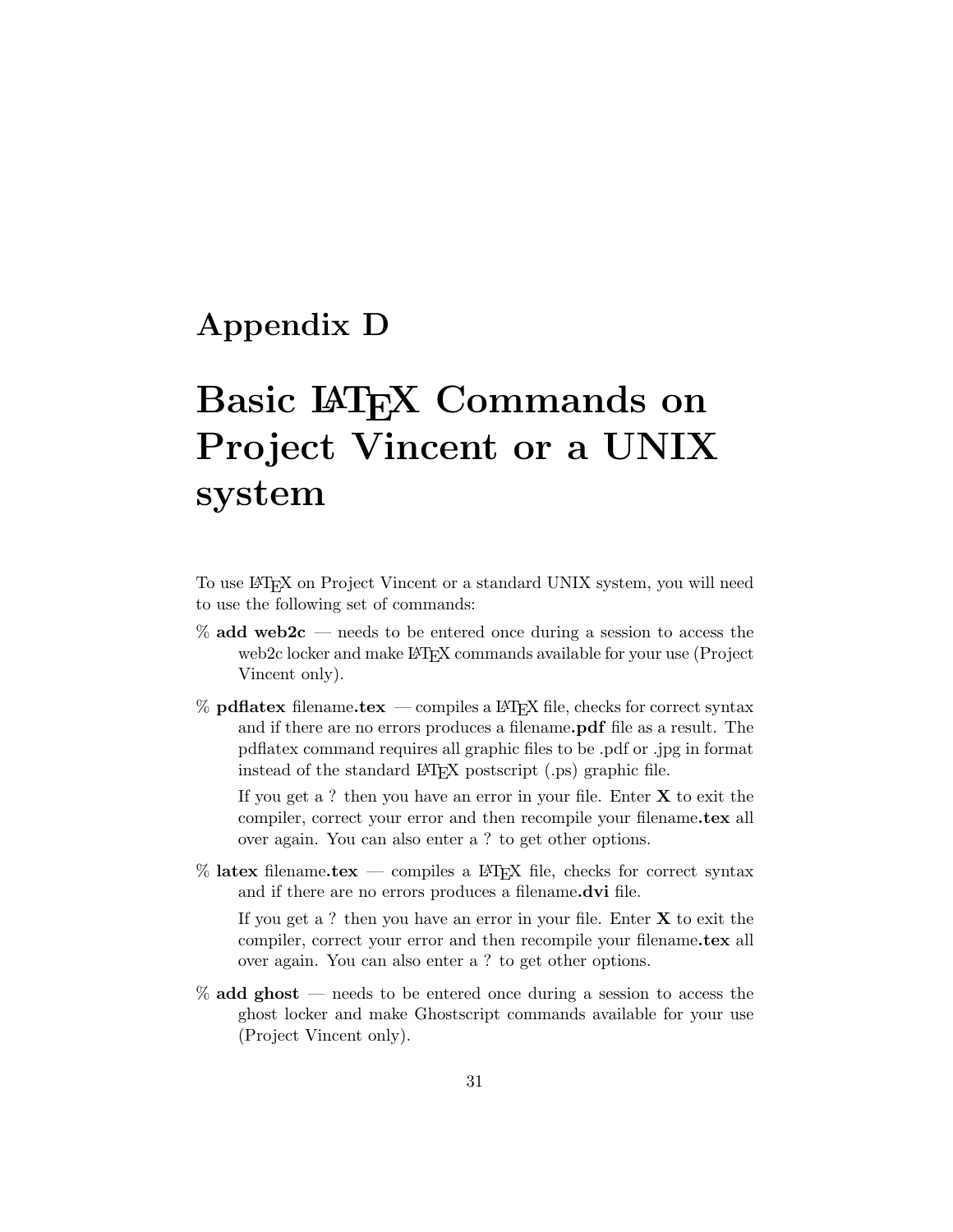- $\%$  xdvi filename.dvi allows you to view the .dvi output from your LAT<sub>E</sub>X file. The xdvi normally will not display document graphics. You must use add ghost to add the ghost locker and thus give Ghostscript capabilities to xdvi in order to show postscript graphic files within xdvi. This command will only work in an X-Windows environment like a Project Vincent workstation.
- $%$  dvips filename.dvi creates a filename.ps file out of your filename.dvi file which you can then print with the lpr command.
- $\%$  gs filename.ps allows you to view the .ps output including graphics from your LATEX file. This command will only work in an X-Windows environment like a Project Vincent workstation.
- $%$  ispell -t filename.tex will spell check a LAT<sub>EX</sub> document and ignore LATEX commands and symbols. Once you are inside of ispell enter a ? for additional commands and information.

Here is a sample set of commands that are used to compile and display the latex file named **one.tex**. Only enter what is listed in bold; for example, latex one.tex— as the  $\%$  is simply the UNIX prompt.

% add web2c - adds the web2c locker (needs to be done once per session).  $%$  pdflatex one.tex - compiles one.tex with LAT<sub>E</sub>X and produces a pdf file named one.pdf.

% latex one.tex - compiles one.tex with LATEX and produces a dvi file named one.dvi.

% add ghost - adds the Ghostscript locker (needs to be done once per session).

- % xdvi one.dvi views the one.dvi file with the xdvi previewer.
- % dvips one.dvi creates a one.ps for use in printing.
- % lpr one.ps prints the file named one.ps.
- % ispell -t one.tex checkes one.tex for spelling errors using the -t option in ispell.

If you are using LATEX on a Windows or Macintosh, you would normally compile your .tex document with the PDFLATEX compiler by pressing a Build or Compile button and then simply view the resulting .pdf file. See [\[4\]](#page-33-1) for more information